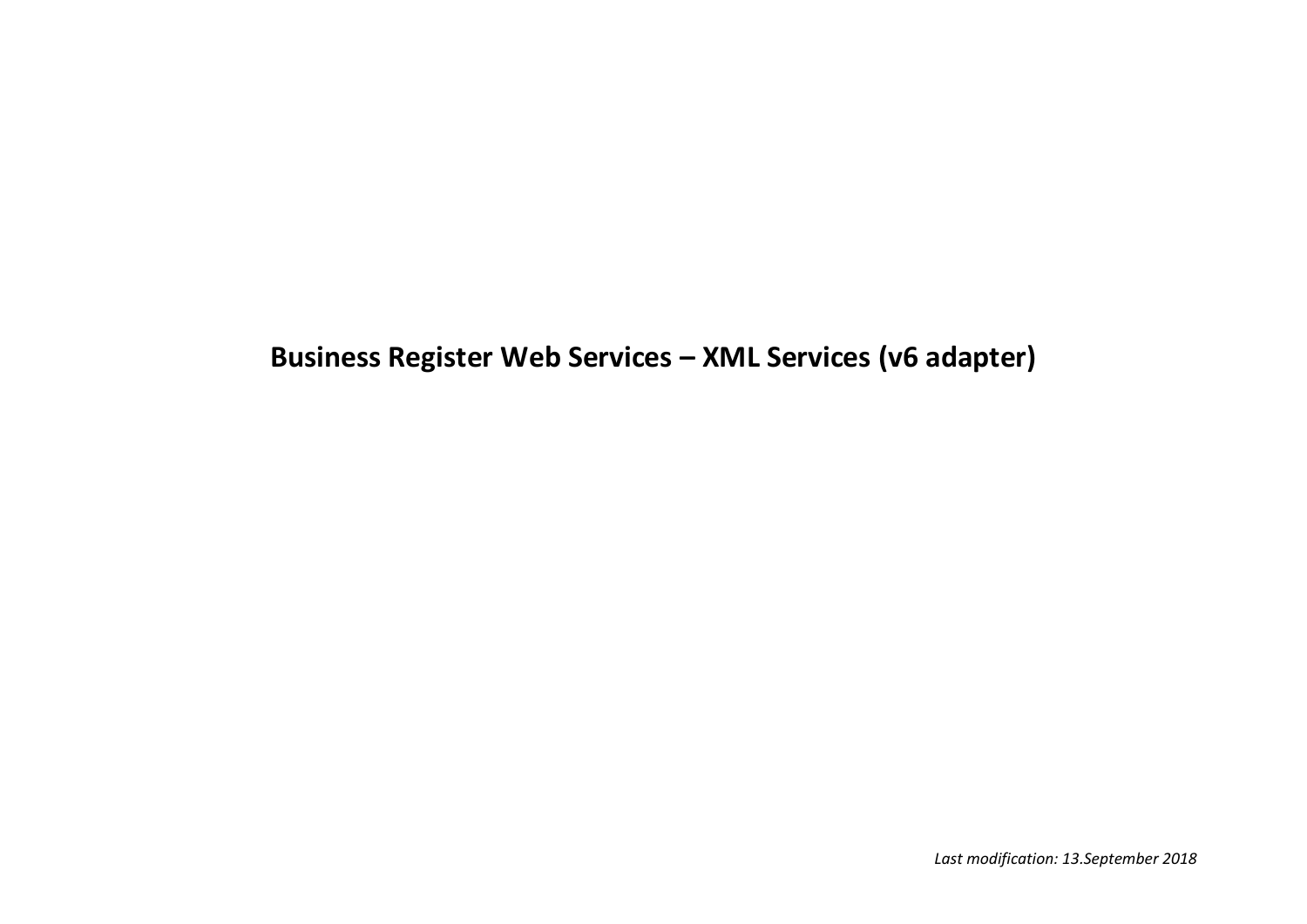

## <u>Business register web services - XML services</u>

| 1.  |                                                                                                                                  |  |
|-----|----------------------------------------------------------------------------------------------------------------------------------|--|
| 2.  |                                                                                                                                  |  |
| 3.  |                                                                                                                                  |  |
| 4.  |                                                                                                                                  |  |
| 5.  |                                                                                                                                  |  |
| 6.  |                                                                                                                                  |  |
| 7.  |                                                                                                                                  |  |
| 8.  |                                                                                                                                  |  |
| 9.  |                                                                                                                                  |  |
| 10. |                                                                                                                                  |  |
| 11. |                                                                                                                                  |  |
| 12. | Service of issuing the breakdown of revenue pursuant to the Classification of Economic Activities related to the annual report21 |  |
| 13. |                                                                                                                                  |  |
| 14. |                                                                                                                                  |  |

Lubja 4, 19081 Tallinn, Estonia Phone +372 683 7551 Fax +372 646 0165

Reg. No. 70000310 rik@rik.ee www.rik.ee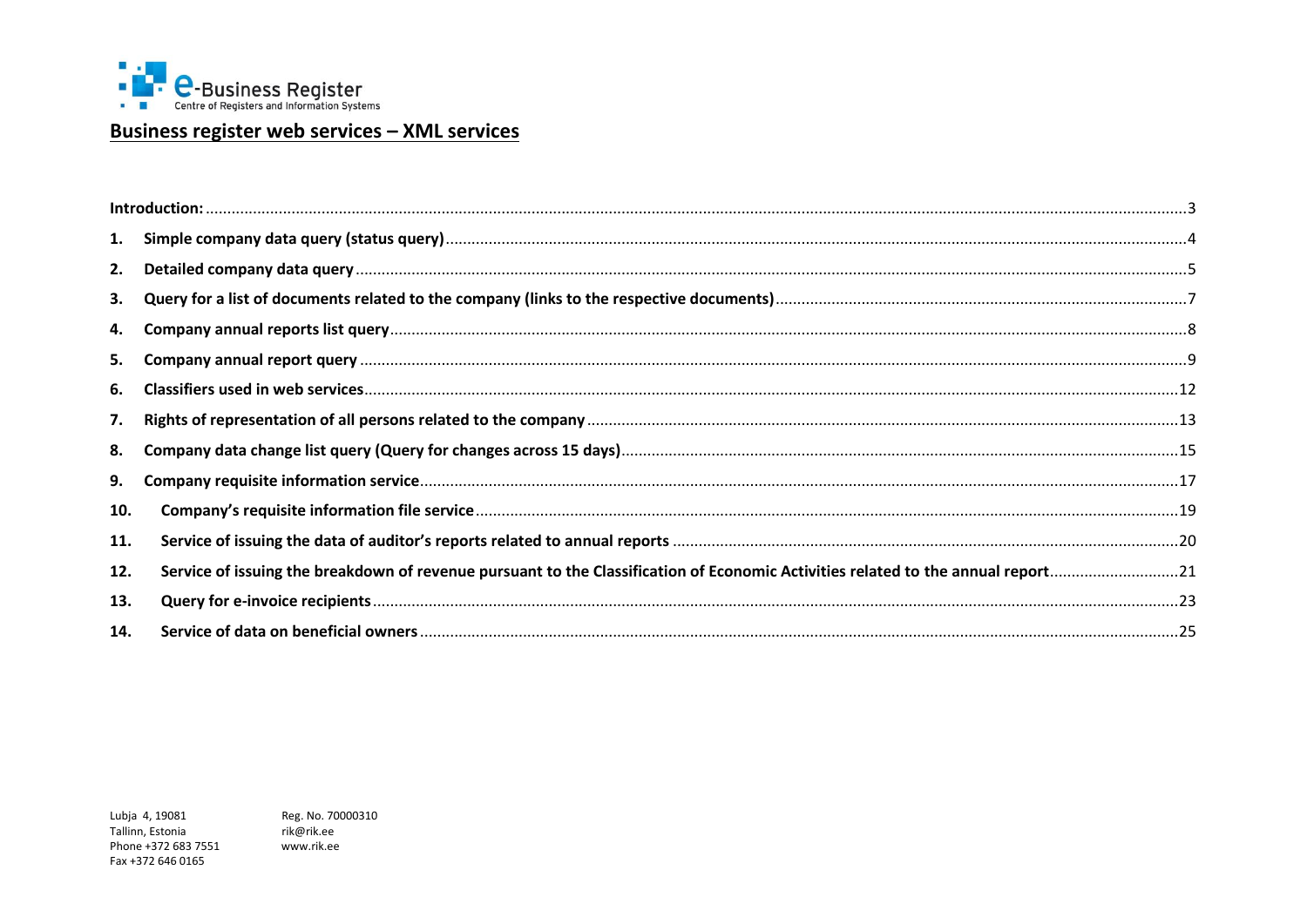

## <span id="page-2-0"></span>Introduction:

Business register web services (XML services) are intended for those users that need to make bulk inquiries from the Business Register and the Land Register, and store the received data in their database.

#### **Link to the WSDL file of the service:**

- In the test environment: <https://demo-ariregxmlv6.rik.ee/?wsdl>
- In the production environment: <https://ariregxmlv6.rik.ee/?wsdl>

#### **Service address:**

Service in the production environment: <https://ariregxmlv6.rik.ee/>

Test environment <https://demo-ariregxmlv6.rik.ee/>

#### **Input parameters:**

Each query has at least one required input parameter: paringu nimi (query name) that shows which query is being made.

In order to use the service, authentication is required using e-Business register user name and password

1) Business register information system session

In addition, all inquiries have optional input parameters:

**Language**: est – Estonian (default), eng – English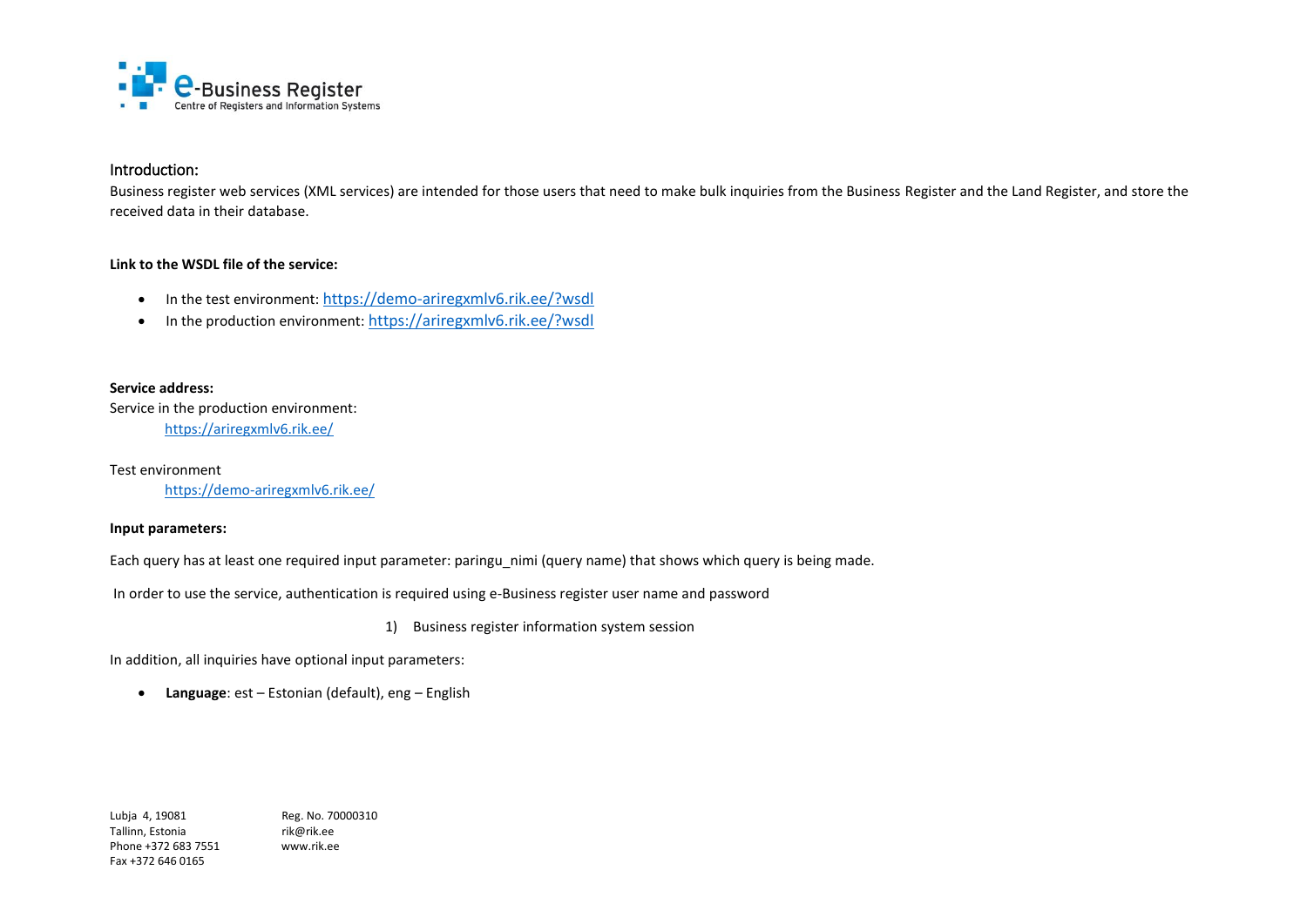

## <span id="page-3-0"></span>1. Simple company data query (status query) **(valid as of 1 May 2017)**

**Query name:** arireg.lihtandmed v2

**Explanation:** Valid general data of companies in limited volume (status query) **Additional information:** In use as of 1 May 2017. A maximum of 100 entries are returned when searching by name. **XSD:** [http://www2.rik.ee/schemas/xtee6/arireg/live/xroad6\\_lihtandmed\\_v2.xsd](http://www2.rik.ee/schemas/xtee6/arireg/live/xroad6_lihtandmed_v2.xsd) **Price:** €0.01 + VAT

#### **Input parameters / search variables:**

| <b>Name</b>                  | <b>Meaning</b>               | <b>Notes</b>                    |
|------------------------------|------------------------------|---------------------------------|
| ariregister kasutajanimi     | Business register user name  | (mandatory)                     |
| ariregister_parool           | Business register password   | (mandatory)                     |
| Ariregister_valjundi_formaat | The format of the outpot     | "json" or "xml". Default is xml |
| evnimi                       | <b>Business name</b>         |                                 |
| ariregistri kood             | Registry code of the company |                                 |
| evary                        | Maximum number of results    |                                 |
| keel                         | Language                     | Value est or eng                |

#### **Output data:**

- Name of the company
- Legal form of the company
- Former business names of the company
- Registry code of the company
- Status of the company in the business register
- Registry area
- Equity of the company
- Address of the company
- Initial registration date (i.e. date of initial entry in the court register)

| Lubja 4, 19081      | Reg. No. 70000310 |
|---------------------|-------------------|
| Tallinn. Estonia    | rik@rik.ee        |
| Phone +372 683 7551 | www.rik.ee        |
| Fax +372 646 0165   |                   |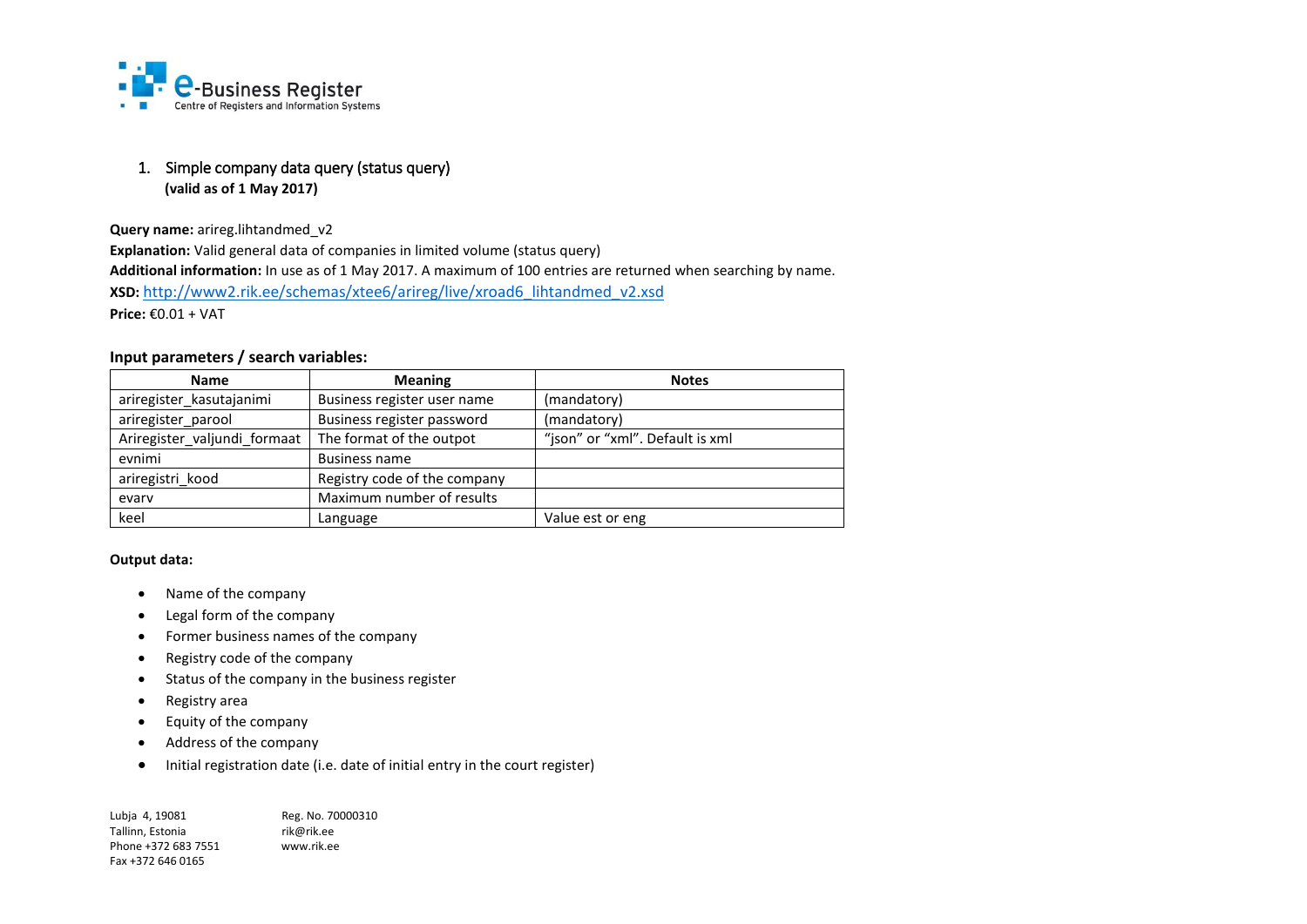

## <span id="page-4-0"></span>2. Detailed company data query **(valid as of 1 May 2017)**

**Query name:** arireg.detailandmed v2

**Explanation:** Detailed company data query **Additional information:** originally in use as of 1 May 2017 **XSD:** [http://www2.rik.ee/schemas/xtee6/arireg/live/xroad6\\_detailandmed\\_v2.xsd](http://www2.rik.ee/schemas/xtee6/arireg/live/xroad6_detailandmed_v2.xsd) **Price:** Depends on the released data

- General data €1
- General and personnel data €2
- Commercial pledge data €1
- General and commercial pledge data €2
- General, personnel and commercial pledge data €3

## **Input parameters / search variables:**

| <b>Name</b>                   | <b>Meaning</b>                        | <b>Notes</b>                   |
|-------------------------------|---------------------------------------|--------------------------------|
| ariregister kasutajanimi      | e-Business register user name         |                                |
| ariregister parool            | e-Business register password          |                                |
| ariregister sessioon          | Business register session             |                                |
| ariregister_valjundi_formaat  | Business register output format       | "json" or "xml". Default: xml. |
| arinimi                       | <b>Business name</b>                  |                                |
| ariregistri kood              | Registry code of the company          |                                |
| ettevotja_id                  | Business register internal company ID |                                |
| asukoht_ettevotja_aadressis   | Location in the company address       |                                |
| haldyksus_ettevotja_aadressis | Administrative unit in the company    |                                |
|                               | address                               |                                |
| fyysilise_isiku_eesnimi       | First name of the related natural     |                                |
|                               | person                                |                                |
| fyysilise_isiku_perekonnanimi | Last name of the related natural      |                                |
|                               | person                                |                                |
| fyysilise isiku synniaeg      | Date of birth of the related natural  |                                |
|                               | person                                |                                |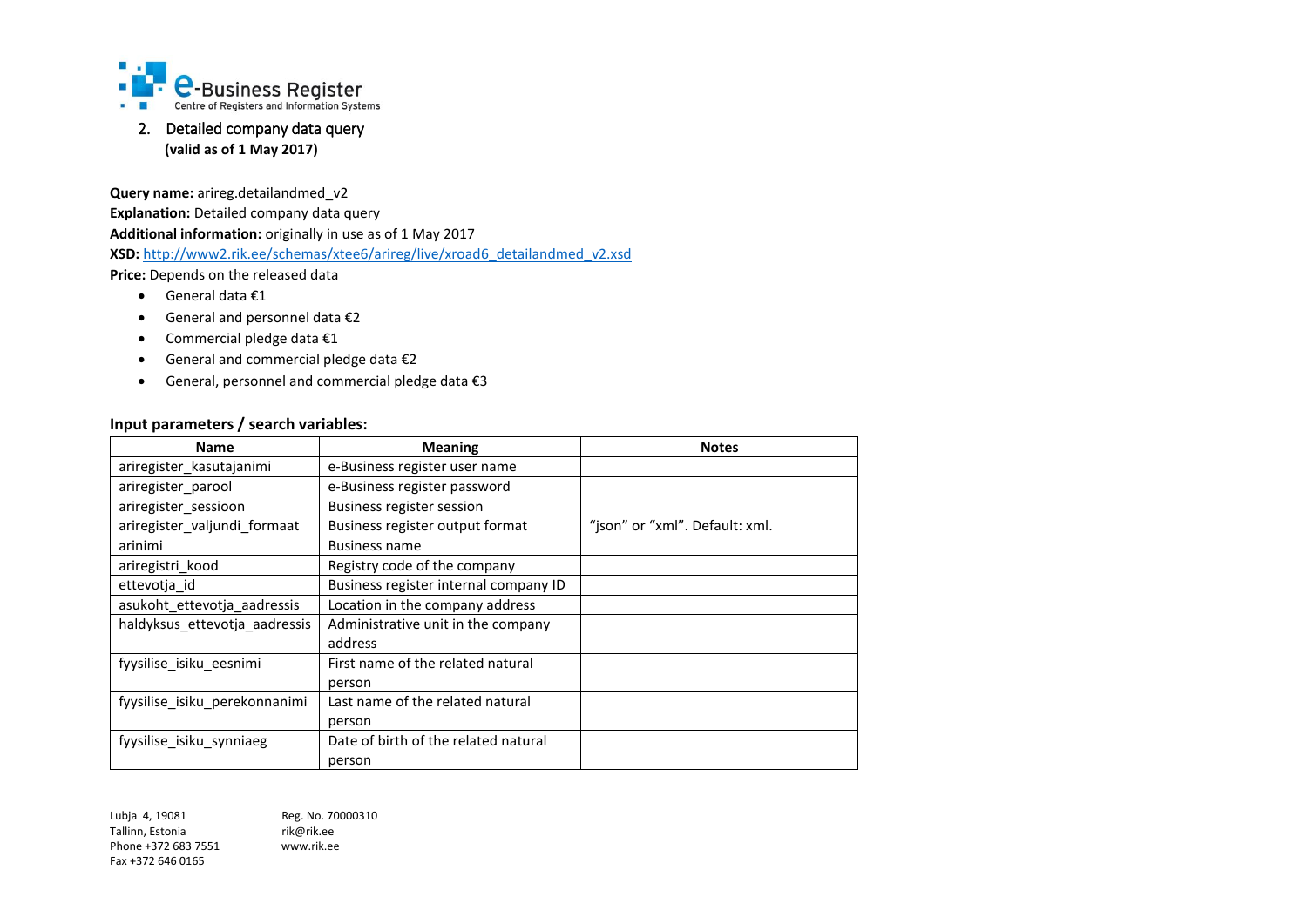

| fyysilise isiku kood      | Personal identification code of the |                                              |
|---------------------------|-------------------------------------|----------------------------------------------|
|                           | related natural person              |                                              |
| fyysilise_isiku_roll_jada | Roles of the related natural person |                                              |
| yandmed                   | General data required               | Value 1 or 0, i.e. yes or no. Default: $0 =$ |
|                           |                                     | no.                                          |
| iandmed                   | Personnel data required             | Value 1 or 0, i.e. yes or no. Default: 0 =   |
|                           |                                     | no. If the value is 1, general data are also |
|                           |                                     | displayed automatically, because             |
|                           |                                     | personnel data cannot be purchased           |
|                           |                                     | separately.                                  |
| kandmed                   | Commercial pledge data required     | Value 1 or 0, i.e. yes or no. Default: $0 =$ |
|                           |                                     | no.                                          |
| dandmed                   | Application data being processed    | Value 1 or 0, i.e. yes or no. Default: $0 =$ |
|                           | required                            | no.                                          |
| maarused                  | Regulations required                | Value 1 or 0, i.e. yes or no. Default: $0 =$ |
|                           |                                     | no.                                          |
| ainult_kehtivad           | Display only current data           | Value 1 or 0, i.e. yes or no. Default: $0 =$ |
|                           |                                     | no.                                          |
| staatused                 | <b>Statuses</b>                     | $R$ – entered in the register, $L - in$      |
|                           |                                     | liquidation, N - bankrupt, K - deleted.      |
|                           |                                     | Default - all statuses.                      |
| keel                      | Language of classifiers             | Value est or eng                             |
| evary                     | Maximum number of companies         | Default - maximum of 10 companies            |

**Output data:**

- Registry code and business name of the company
- General data
- Personnel data
- Commercial pledge data
- Applications being processed
- Regulations
- Registry cards

Lubja 4, 19081 Reg. No. 70000310<br>Tallinn, Estonia rik@rik.ee Tallinn, Estonia<br>Phone +372 683 7551 www.rik.ee Phone +372 683 7551 Fax +372 646 0165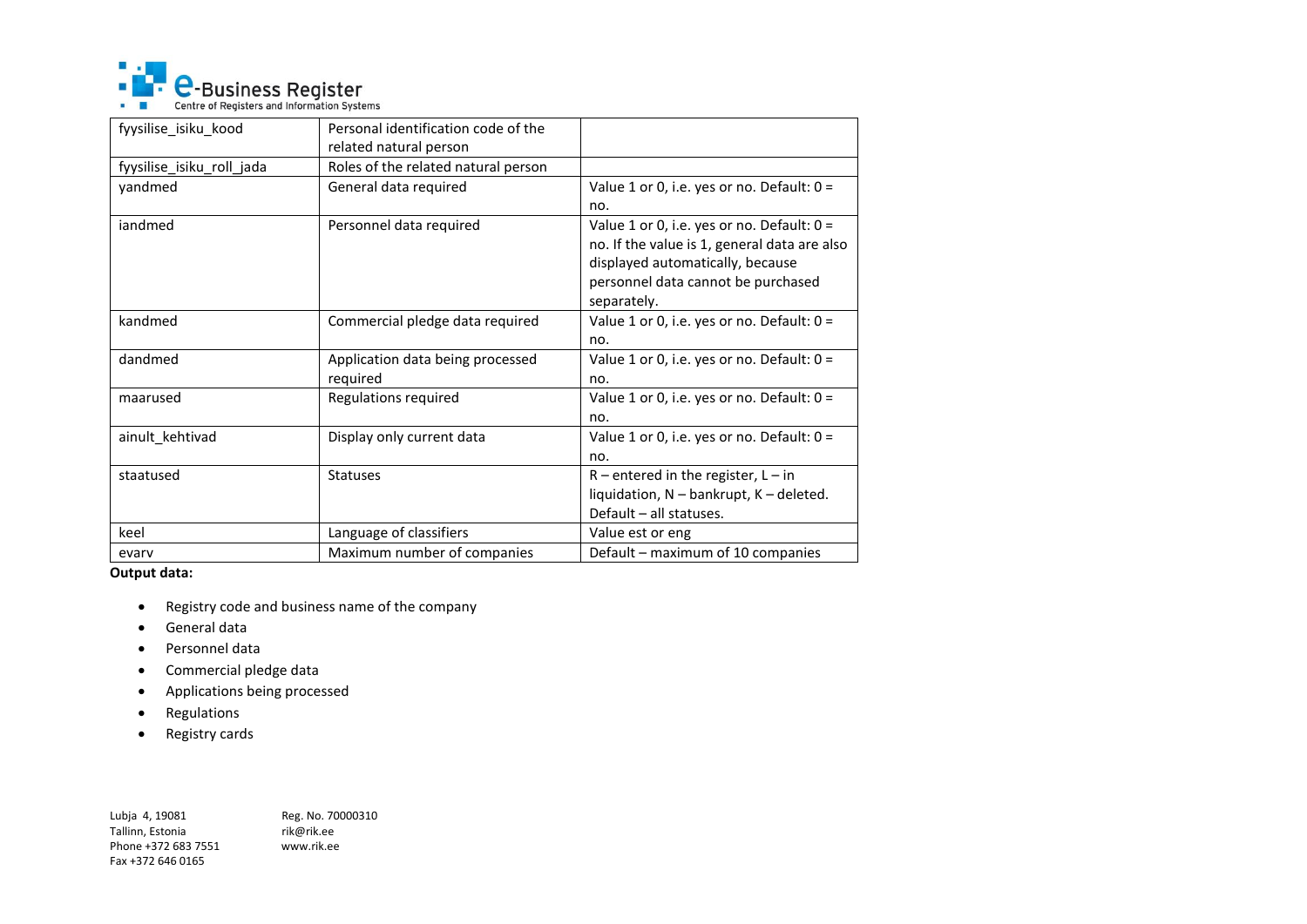

<span id="page-6-0"></span>3. Query for a list of documents related to the company (links to the respective documents) **(valid as of 1 May 2017)**

**Query name:** arireg.ettevotjaDokumentideLoetelu\_v1

**Explanation**: List of documents related to the company

**Note:** Using the query is free of charge. Presently, articles of association are available in the PDF format and annual reports are available in the PDF format, and if files exist, in the XBRL and DDOC/BDOC formats.

**XSD:** [http://www2.rik.ee/schemas/xtee6/arireg/live/xroad6\\_ettevotjaDokumentideLoetelu\\_v1.xsd](http://www2.rik.ee/schemas/xtee6/arireg/live/xroad6_ettevotjaDokumentideLoetelu_v1.xsd)

#### **Input parameters / search variables:**

| <b>Name</b>              | <b>Meaning</b>                | <b>Notes</b>     |
|--------------------------|-------------------------------|------------------|
| ariregister_kasutajanimi | e-Business register user name |                  |
| ariregister parool       | e-Business register password  |                  |
| ariregistri_kood         | Registry code of the company  |                  |
| kuupaev                  | Date                          |                  |
| aruandeaasta             | Accounting year               |                  |
| dokumendi liik           | Document type                 |                  |
| dokumendi kehtivus       | Document validity             |                  |
| keel                     | Language of classifiers       | Value est or eng |

#### **Output data:**

- Document ID
- Business registry code
- Document type (A annual reports in PDF, D annual reports in BDOC, DDOC, X annual reports in XBRL, P articles of association)
- Document name
- Document size in bytes
- Status date
- Validity  $(K valid, A expired)$
- Report type (P final report, L balance sheet prepared upon liquidation, V interim report / balance sheet, A annual report)
- Accounting year
- $\bullet$  URL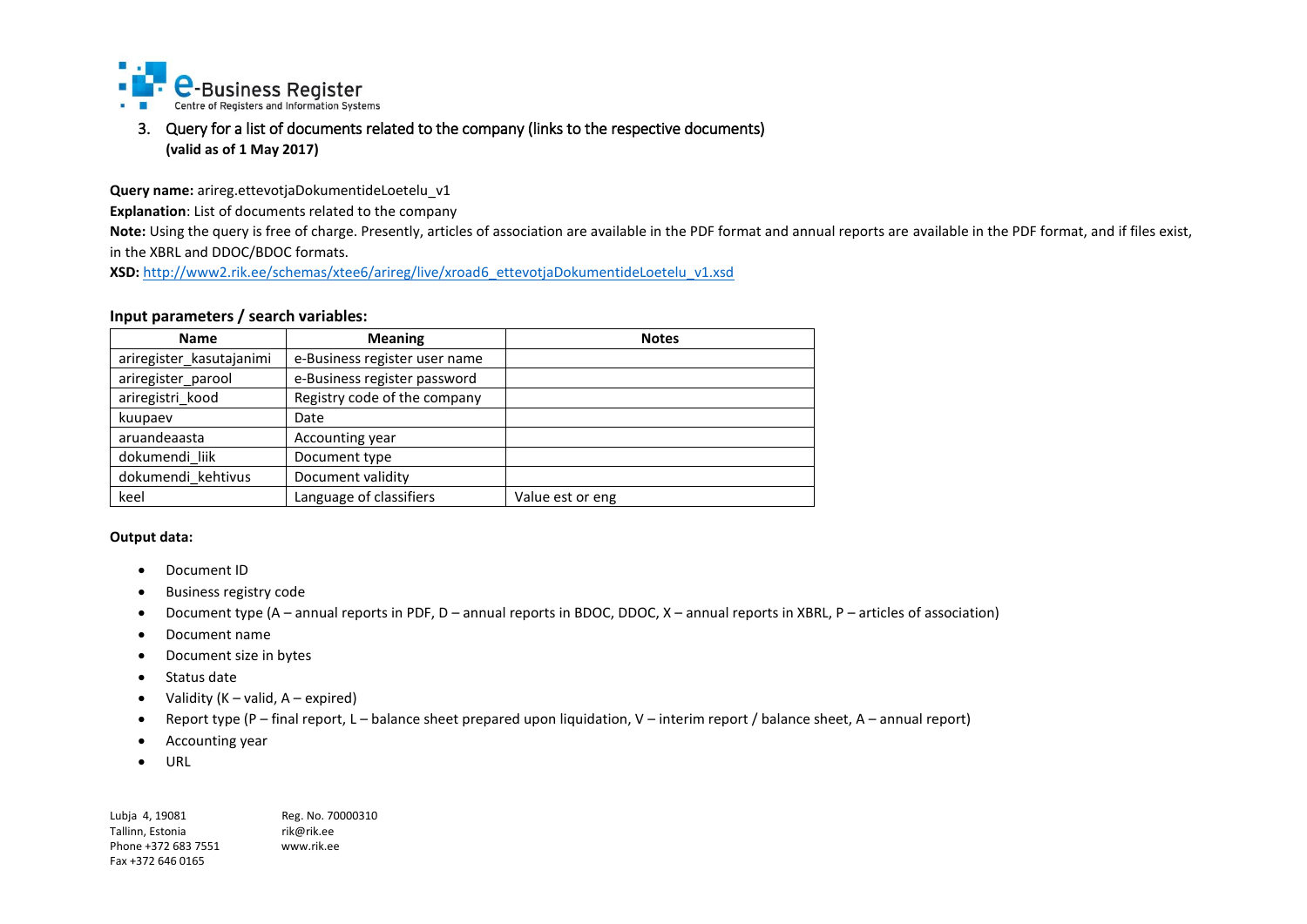

## <span id="page-7-0"></span>4. Company annual reports list query **(valid as of 1 May 2017)**

**Query name:** arireg.majandusaastaAruanneteLoetelu\_v1

**Note:** Using the query is free of charge. Issues the information of the annual reports that are transferred to structures. **XSD:** http://www2.rik.ee/schemas/xtee6/arireg/live/xroad6\_majandusaastaAruanneteLoetelu\_v1.xsd

## **Input parameters / search variables:**

| <b>Name</b>              | <b>Meaning</b>                | <b>Notes</b> |
|--------------------------|-------------------------------|--------------|
| ariregister kasutajanimi | e-Business register user name |              |
| ariregister parool       | e-Business register password  |              |
| ariregistri kood         | Registry code of the company  |              |

#### **Output data:**

- Report code
- Report name
- Report year
- Beginning and end of the financial year

Lubja 4, 19081 Reg. No. 70000310 Tallinn, Estonia<br>Phone +372 683 7551 www.rik.ee Phone +372 683 7551 Fax +372 646 0165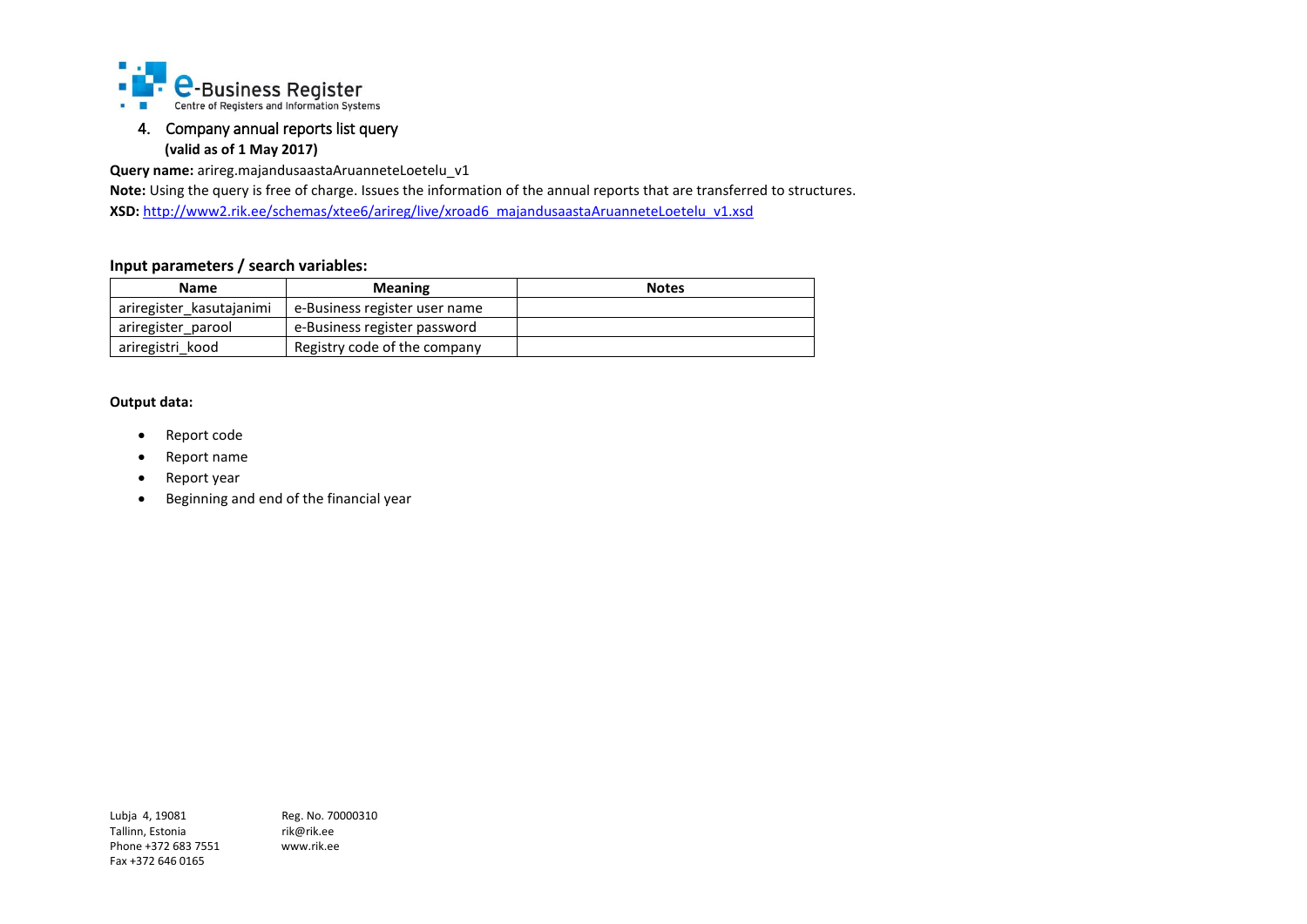

## <span id="page-8-0"></span>5. Company annual report query **(valid as of 1 May 2017)**

**Query name:** : arireg.majandusaastaAruanneteKirjed\_v1

**Price:** €2

XSD: http://www2.rik.ee/schemas/xtee6/arireg/live/xroad6\_majandusaastaAruanneteKirjed\_v1.xsd

### **Input parameters / search variables:**

| <b>Name</b>              | <b>Meaning</b>                             | <b>Notes</b>                           |
|--------------------------|--------------------------------------------|----------------------------------------|
| ariregister_kasutajanimi | e-Business register user name              |                                        |
| ariregister parool       | e-Business register password               |                                        |
| ariregistri kood         | Registry code of the company               |                                        |
| aruande_liik             | Report type:                               | Statement columns:                     |
|                          | 01 - balance sheet                         | $01 -$ balance sheet                   |
|                          | 02 - income statement layout 1             | 08 - balance sheet                     |
|                          | 03 - income statement layout 2             | $12$ - balance sheet:                  |
|                          | 04 - cash-flow statement                   | 14 - balance sheet:                    |
|                          | 05 - movement of fixed assets layout 1     | $A1 - at$ the end of financial year    |
|                          | 06 - movement of fixed assets layout 2     | A2 - at the beginning of financial     |
|                          | 07 - statement of gains and losses         | vear                                   |
|                          | 08 - balance sheet (2003-2004)             | 02 - income statement layout 1         |
|                          | 09 - income statement layout 1 (as of      | 09 - income statement layout 1         |
|                          | 2003)                                      | 15 - income statement layout 1         |
|                          | 10 – income statement layout 2 (as of      | $A1$ – in financial year of the report |
|                          | 2003)                                      | A2 - in previous financial year        |
|                          | 11 - statement of gains and losses (as of  | 03 - income statement layout 2         |
|                          | 2003)                                      | 10 - income statement layout 2         |
|                          | 12 - balance sheet (as of 2005)            | 16 - income statement layout 2         |
|                          | 13 – cash-flow statement (as of 2005)      | $A1$ – in financial year of the report |
|                          | 14 - balance sheet (as of 2009 in use if   | A2 - in previous financial year        |
|                          | reports are submitted in XBRL)             | 04 - cash-flow statement               |
|                          | 15 - income statement layout 1             | $A1$ – change within a year            |
|                          | 16 - Income statement layout 2             | 05 - movement of fixed assets          |
|                          | 17 - total net gain statement              | layout 1                               |
|                          | 18 - cash-flow statement (indirect method) | $A1$ – land                            |

Lubja 4, 19081 Reg. No. 70000310<br>Tallinn, Estonia *rik@rik.ee* Tallinn, Estonia<br>Phone +372 683 7551 www.rik.ee Phone +372 683 7551 Fax +372 646 0165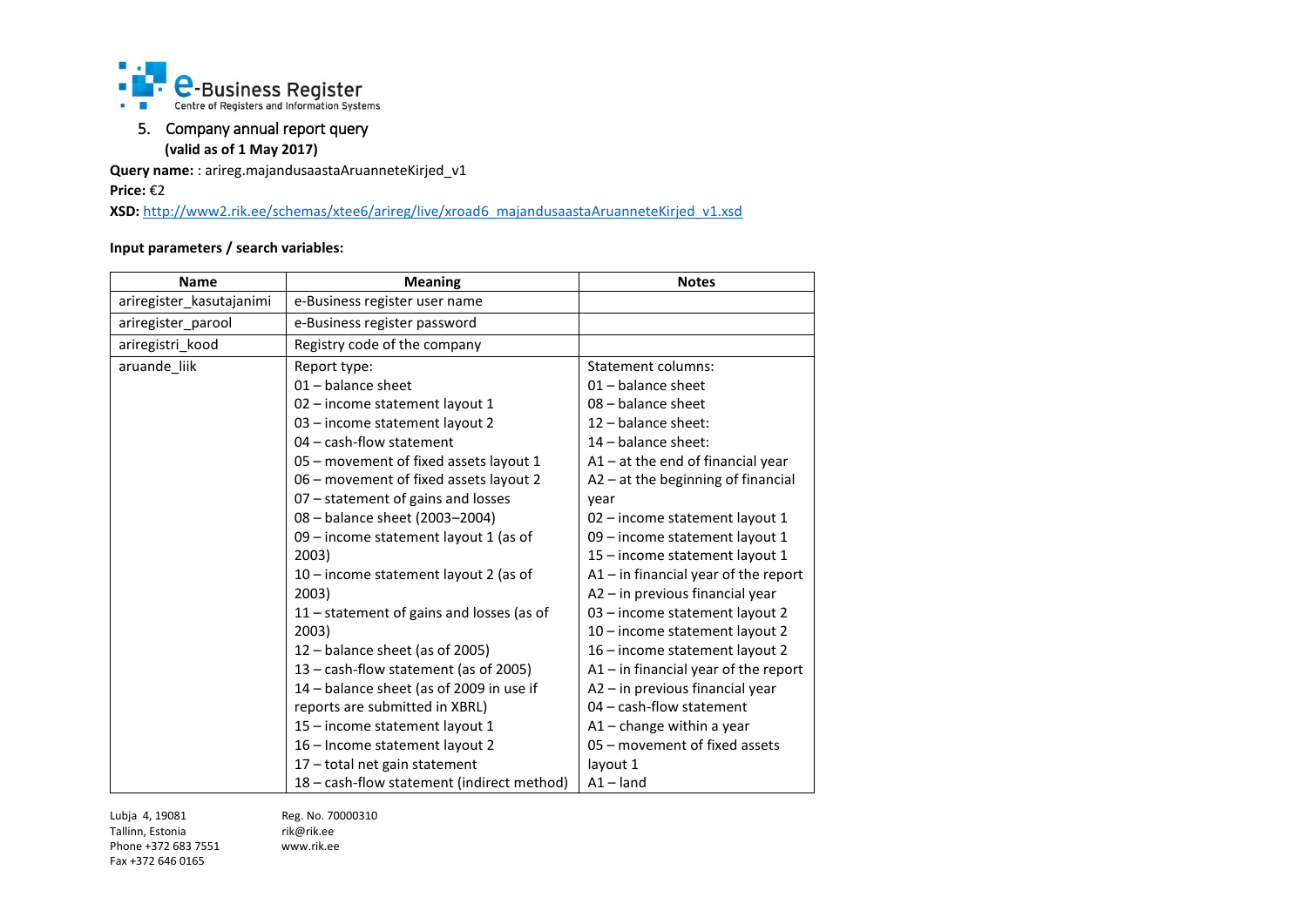

|                                                           | 19 - cash-flow statement (direct method)<br>20 - balance sheet prepared upon<br>liquidation<br>21 - interim balance sheet prepared upon<br>liquidation<br>22 - unconsolidated balance sheet<br>23 - income statement for the financial<br>service provider<br>24 - income statement prepared before<br>liquidation layout 1<br>25 - income statement prepared before<br>liquidation layout 2<br>26 - income statement prepared before<br>liquidation for the financial service provider<br>27 - statement of gains and losses<br>prepared upon liquidation<br>28 - unconsolidated income statement<br>layout 1<br>29 – unconsolidated income statement<br>layout 2<br>30 - unconsolidated income statement for<br>the financial service provider | A2 - buildings<br>A3 - equipment and machinery<br>A4 - other inventory<br>A5 - accumulated depreciation<br>A6 - unfinished construction<br>$A7$ – prepayments<br>$AS - in total$<br>06 - movement of fixed assets<br>layout 2<br>$A1 - by$ the beginning of the year<br>A2 - income purchase<br>A3 - income reconstruction<br>A4 - expense sales<br>A5 - expense amortised write-off<br>$A6 - by$ the end of the year (in<br>acquisition cost)<br>A7 - accumulated depreciation by<br>the end of the year<br>$A8 - by$ the end of the year<br>(residual value)<br>07 - statement of gains and losses<br>11 - statement of gains and losses |
|-----------------------------------------------------------|--------------------------------------------------------------------------------------------------------------------------------------------------------------------------------------------------------------------------------------------------------------------------------------------------------------------------------------------------------------------------------------------------------------------------------------------------------------------------------------------------------------------------------------------------------------------------------------------------------------------------------------------------------------------------------------------------------------------------------------------------|--------------------------------------------------------------------------------------------------------------------------------------------------------------------------------------------------------------------------------------------------------------------------------------------------------------------------------------------------------------------------------------------------------------------------------------------------------------------------------------------------------------------------------------------------------------------------------------------------------------------------------------------|
|                                                           | 31 - cash-flow statement prepared upon<br>liquidation<br>32 - unconsolidated cash-flow statement<br>(indirect)<br>33 - unconsolidated cash-flow statement<br>(direct)<br>34 - total net gain statement prepared<br>before liquidation                                                                                                                                                                                                                                                                                                                                                                                                                                                                                                            | 17 - total net gain statement<br>$A1 - at$ the end of financial year<br>$A2 - at$ the beginning of financial<br>year<br>13 - cash-flow statement<br>18 - cash-flow statement (indirect<br>method)<br>19 - cash-flow statement (direct<br>method)<br>$A1$ – in the financial year of the<br>report<br>A2 - in the previous financial year                                                                                                                                                                                                                                                                                                   |
| aruandeaasta                                              | Financial year                                                                                                                                                                                                                                                                                                                                                                                                                                                                                                                                                                                                                                                                                                                                   |                                                                                                                                                                                                                                                                                                                                                                                                                                                                                                                                                                                                                                            |
| keel                                                      | language                                                                                                                                                                                                                                                                                                                                                                                                                                                                                                                                                                                                                                                                                                                                         | Value est or eng                                                                                                                                                                                                                                                                                                                                                                                                                                                                                                                                                                                                                           |
| Lubja 4, 19081<br>Tallinn, Estonia<br>Phone +372 683 7551 | Reg. No. 70000310<br>rik@rik.ee<br>www.rik.ee                                                                                                                                                                                                                                                                                                                                                                                                                                                                                                                                                                                                                                                                                                    |                                                                                                                                                                                                                                                                                                                                                                                                                                                                                                                                                                                                                                            |

Fax +372 646 0165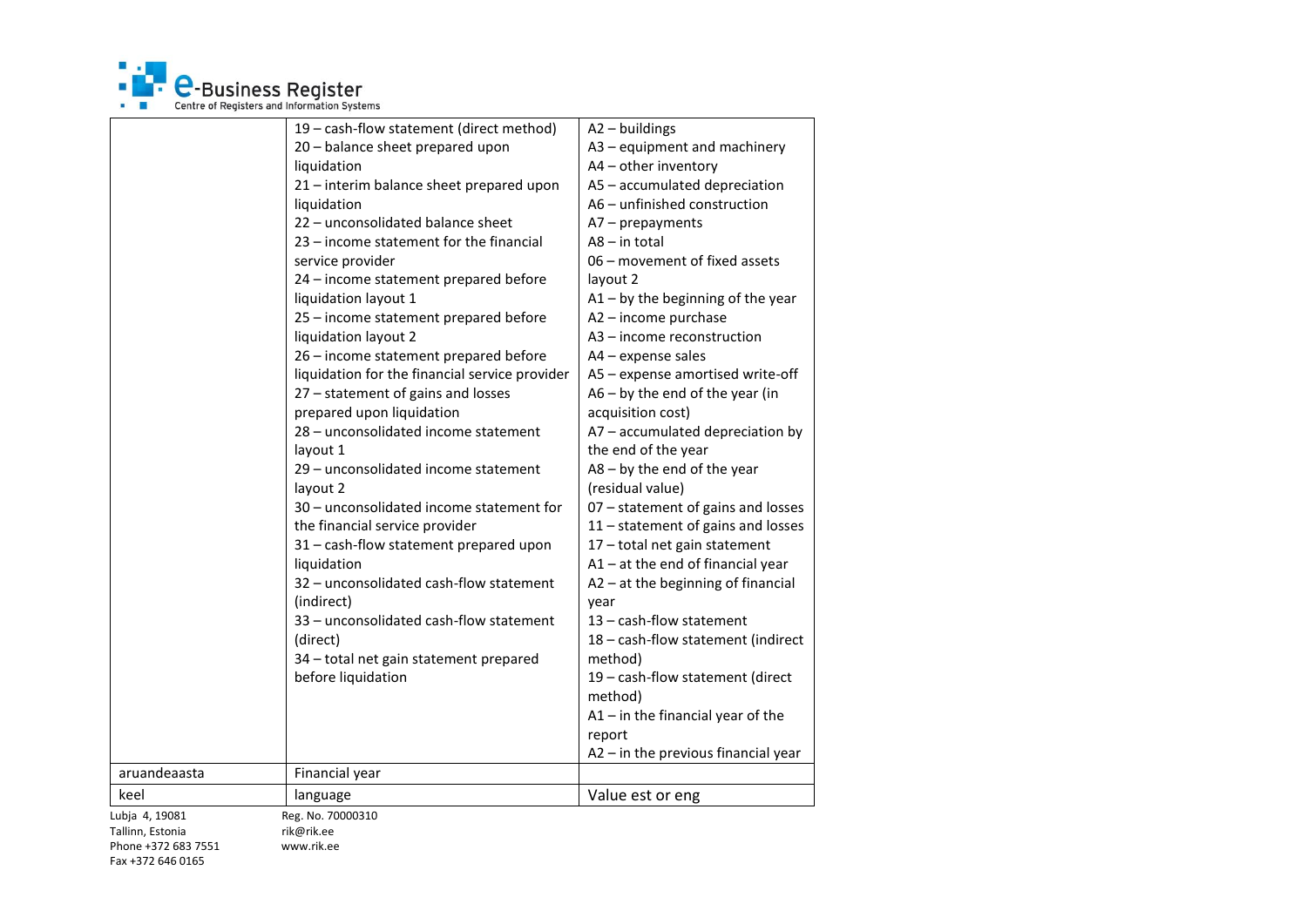

**Output data:**

- Report type
- Report name
- Beginning and end of the financial year
- Number, name and column of the requested line in the report
- Code, name and value of the requested line in the report

Tallinn, Estonia<br>Phone +372 683 7551 www.rik.ee Phone +372 683 7551 Fax +372 646 0165

Lubja 4, 19081 Reg. No. 70000310<br>Tallinn, Estonia rik@rik.ee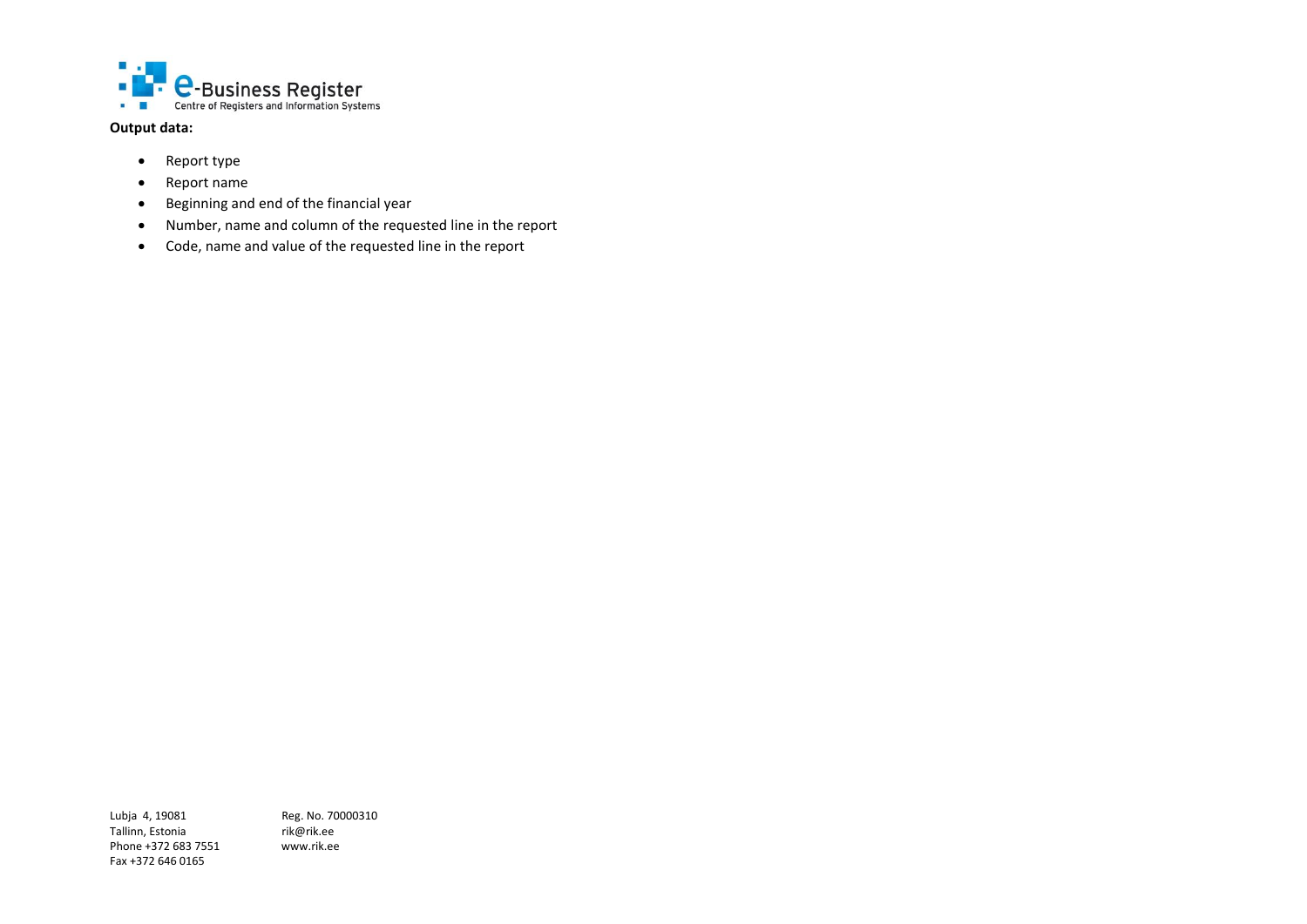

## <span id="page-11-0"></span>6. Classifiers used in web services **(valid as of 1 May 2017)**

**Query name:** arireg.klassifikaatorid\_v1 **Note:** Using the query is free of charge.

XSD: http://www2.rik.ee/schemas/xtee6/arireg/live/xroad6\_klassifikaatorid\_v1.xsd

## **Input parameters / search variables:**

| <b>Name</b>              | <b>Meaning</b>                                   | <b>Notes</b>                                                      |
|--------------------------|--------------------------------------------------|-------------------------------------------------------------------|
| ariregister kasutajanimi | e-Business register user name                    |                                                                   |
| ariregister parool       | e-Business register password                     |                                                                   |
| klassifikaator           | Classifier:                                      | If a classifier is not entered as a query variable, values of all |
|                          | ALALIIGID - company subtypes                     | classifiers are returned.                                         |
|                          | ESINDTYYBID - types of right of representation   |                                                                   |
|                          | EVSTAATMUUT – types of changes in company status |                                                                   |
|                          | <b>EVSTAATUSED - company statuses</b>            |                                                                   |
|                          | ISIKROLLID - roles of persons                    |                                                                   |
|                          | MAJARULIIGID – types of annual reports           |                                                                   |
|                          | OIGVORMID - legal forms                          |                                                                   |
|                          | PANDIOLEKUD - commercial pledge statuses         |                                                                   |
|                          | REGPIIRK – register areas                        |                                                                   |
|                          | RIIGID - countries                               |                                                                   |
|                          | SIDEVAH - types of means of communication        |                                                                   |
|                          | SUNDLALAJAOT – compulsory dissolution sections   |                                                                   |
|                          | SUNDLALUSED – reasons for compulsory dissolution |                                                                   |
|                          | <b>VALUUTAD - currencies</b>                     |                                                                   |
| Keel                     | Language                                         | Value est or eng                                                  |

**Output data:**

- Classifier code
- Classifier name
- Classifier value

Lubja 4, 19081 Reg. No. 70000310<br>Tallinn, Estonia *rik@rik.ee* Tallinn, Estonia<br>
Phone +372 683 7551 www.rik.ee Phone +372 683 7551 Fax +372 646 0165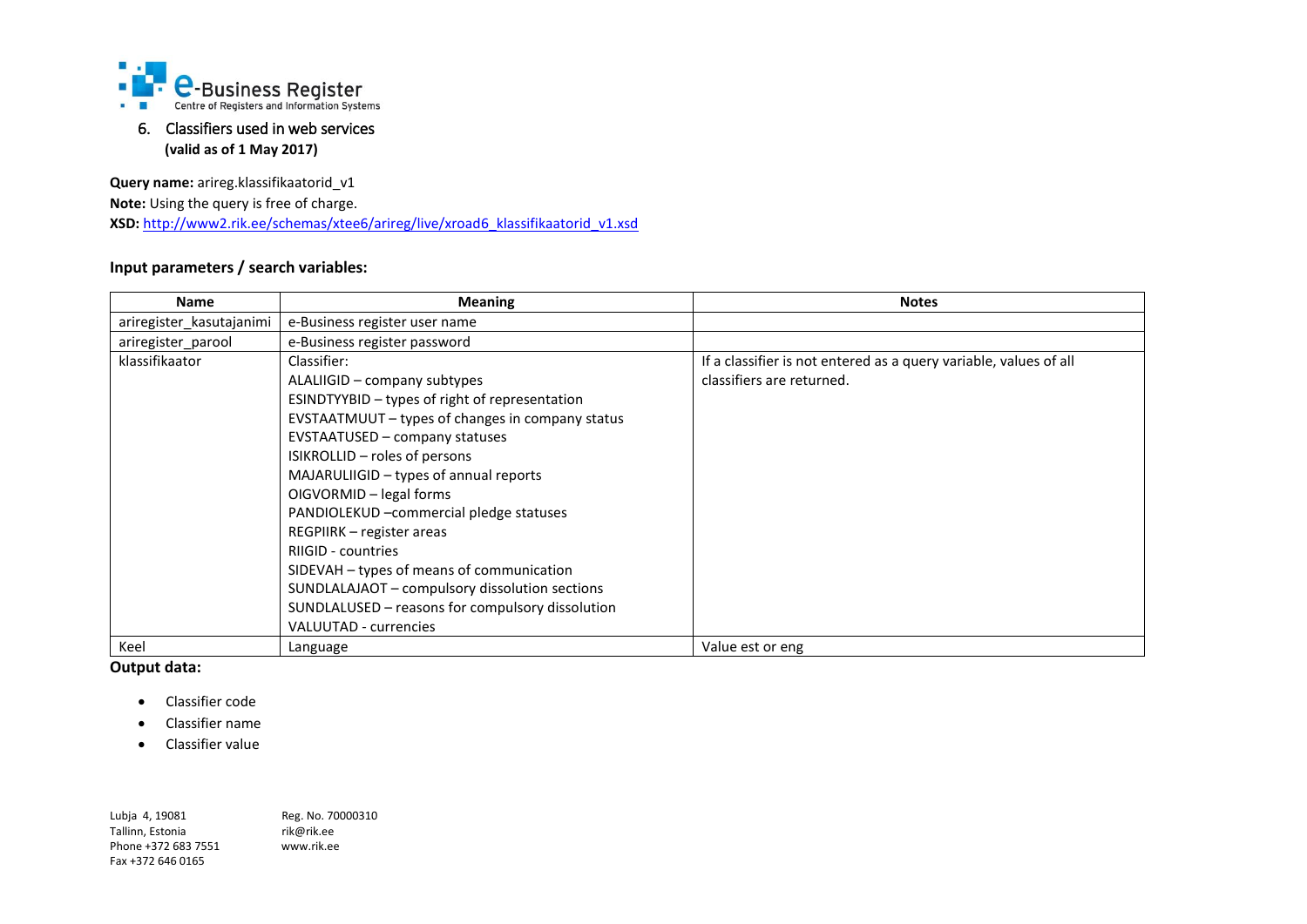

<span id="page-12-0"></span>7. Rights of representation of all persons related to the company **(valid as of 1 May 2017)**

**Query name:** arireg.esindus\_v1

**XSD:** http://www2.rik.ee/schemas/xtee6/arireg/live/xroad6\_esindus\_v1.xsd **Price:** €0.51 + VAT

## **Input parameters / search variables:**

| <b>Name</b>                  | <b>Meaning</b>                                                                     | <b>Notes</b>                                                                                                               |
|------------------------------|------------------------------------------------------------------------------------|----------------------------------------------------------------------------------------------------------------------------|
| ariregister kasutajanimi     | e-Business register user name                                                      |                                                                                                                            |
| ariregister parool           | e-Business register password                                                       |                                                                                                                            |
| ariregister_sessioon         | Business register session                                                          |                                                                                                                            |
| ariregister valjundi formaat | Output format                                                                      | json or xml. Default: xml.                                                                                                 |
| ariregistri_kood             | Registry code of the company                                                       |                                                                                                                            |
| fyysilise isiku kood         | Estonian or foreign personal                                                       | When input parameter is                                                                                                    |
|                              | identification code of a natural person                                            | identification code the country of<br>identification code must also be<br>filled (ISO 3166-1 alpha-3) for<br>example "EST" |
| Fyysilise isiku koodi riik   | Country of Estonian or foreign personal<br>identification code of a natural person |                                                                                                                            |
| fyysilise_isiku_eesnimi      | First name                                                                         |                                                                                                                            |
| fyysilise isiku perenimi     | Last name                                                                          |                                                                                                                            |
| keel                         | Language                                                                           | Value est or eng                                                                                                           |

#### **Output parameters:**

- Business name
- Registry code of the company
- Status
- Personal identification code
- Country of the identification code
- Country of the identification code (text)
- Date of birth

Lubja 4, 19081 Reg. No. 70000310<br>Tallinn, Estonia rik@rik.ee Tallinn, Estonia<br>Phone +372 683 7551 www.rik.ee Phone +372 683 7551 Fax +372 646 0165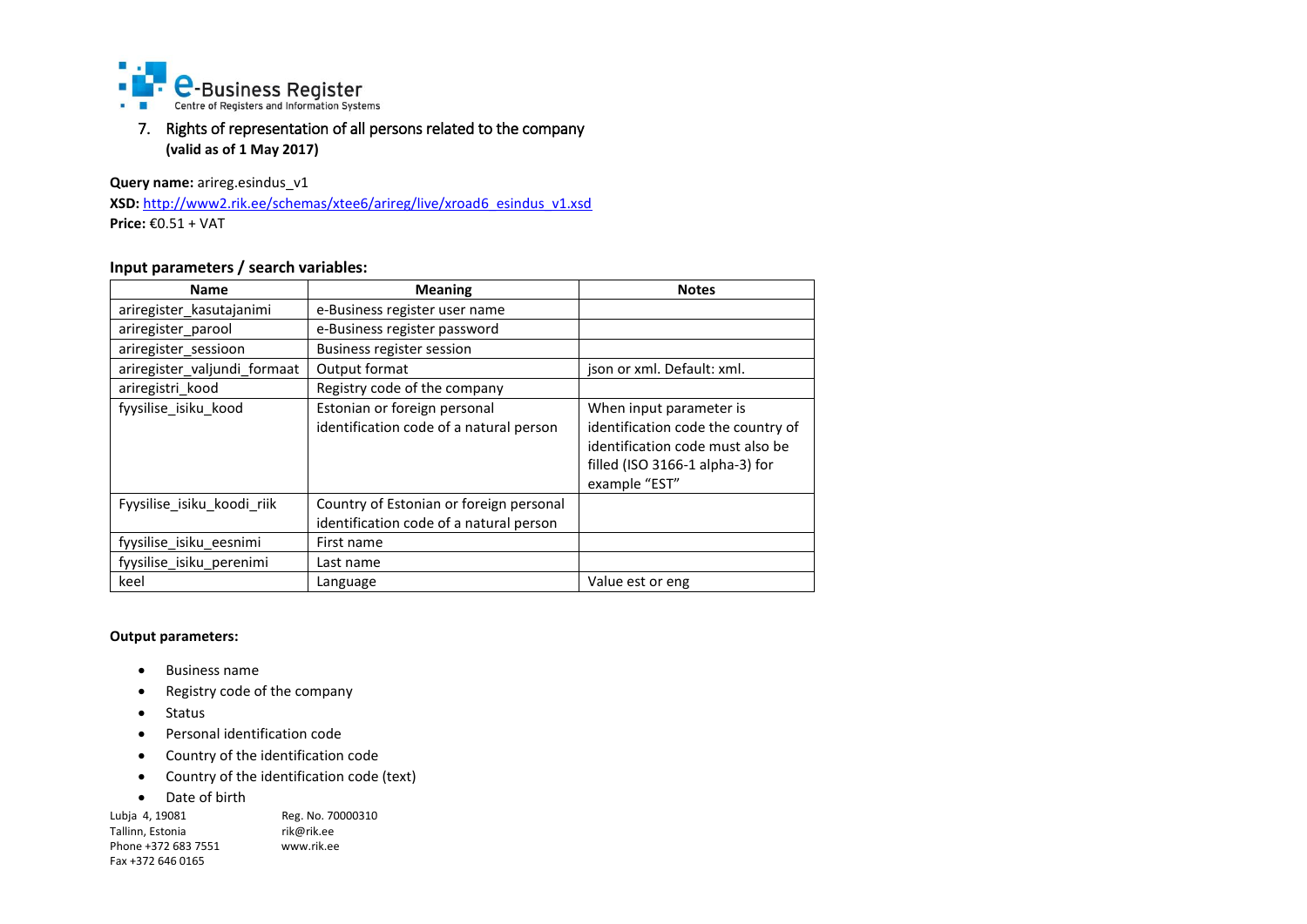

- Forename
- Lastname
- Role
- Exclusive right of representation
- Exceptions in right of representation
- Legal form

Tallinn, Estonia<br>Phone +372 683 7551 www.rik.ee Phone +372 683 7551 Fax +372 646 0165

Lubja 4, 19081 Reg. No. 70000310<br>Tallinn, Estonia *rik@rik.ee*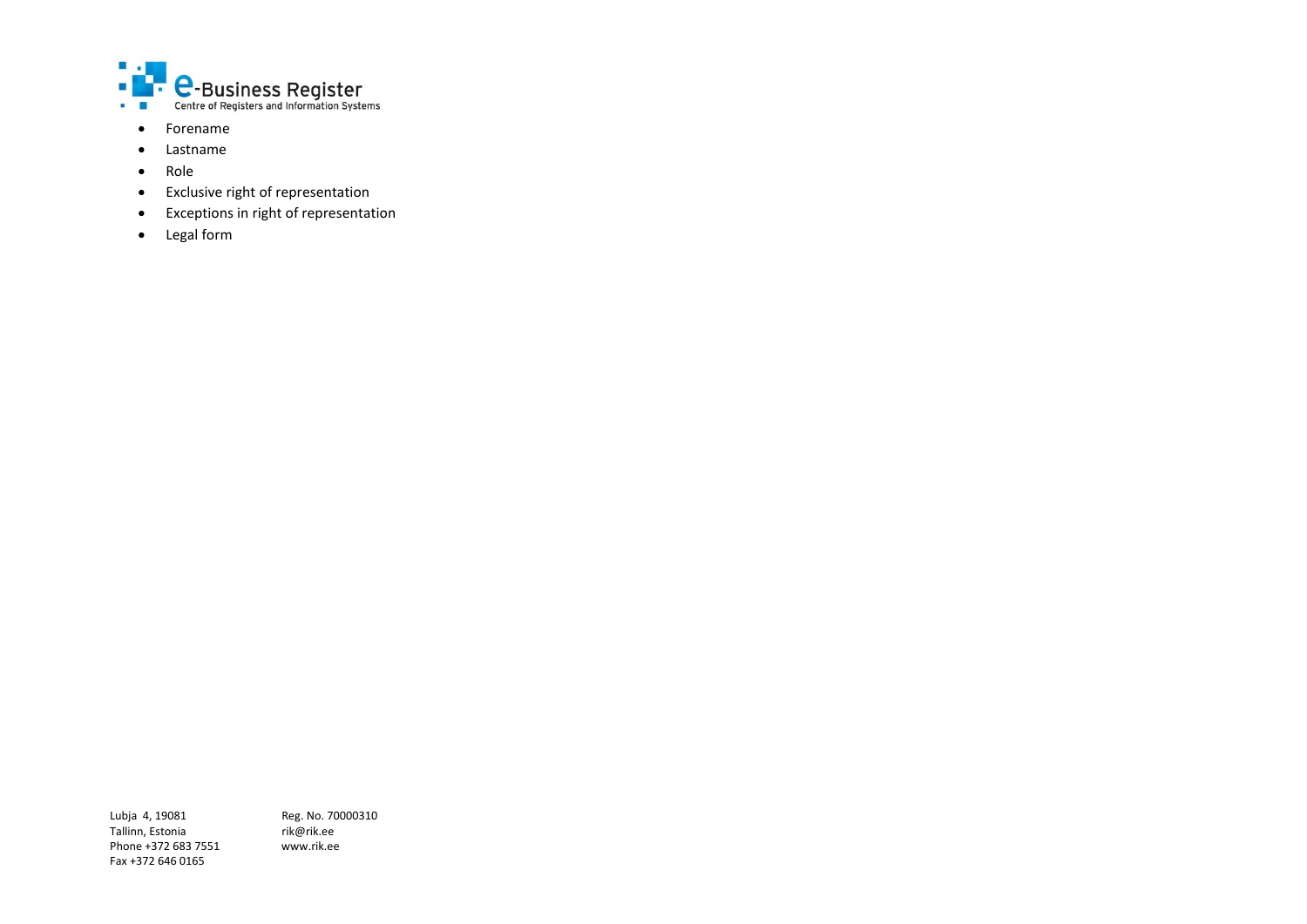

## <span id="page-14-0"></span>8. Company data change list query (Query for changes across 15 days) **(valid as of 1 May 2017)**

#### **Query name:** arireg.ettevotjaMuudatusedTasuline\_v1

**Additional information:** The query produces a list of companies, the data of which were changed within the input period. The maximum search period is 1 day. Elements with a value of 'Y' or 'N' mean 'Yes' or 'No'. For example, if the output includes <sidevahendid>N</sidevahendid>, it means that the data of the company's means of communication did not change within the searched period. Value 'A' means that only the information source or source date (check date) has changed. It is possible to make the query if the date of changes has been passed at least 15 days.

In July 2010, the query was supplemented to distinguish whether capital was converted into euros or not.

- 1) If the entry only included the conversion of capital into euros, i.e. only entry parts capital and articles of association were changed.
	- $\bullet$  kandeliik = 101
	- kandeliik tekst = change entry related to conversion to euro
- 2) If the entry included other entry parts changes in addition to the conversion of capital into euros
	- $\bullet$  kandeliik = 102
	- kandeliik\_tekst = change entry, including the conversion to euro

#### **XSD:** [http://www2.rik.ee/schemas/xtee6/arireg/live/xroad6\\_ettevotjaMuudatusedTasuline\\_v1.xsd](http://www2.rik.ee/schemas/xtee6/arireg/live/xroad6_ettevotjaMuudatusedTasuline_v1.xsd) **Price:** monthly fee of €639.12 + VAT

#### **Input parameters / search variables**

| <b>Name</b>               | <b>Meaning</b>                             | <b>Notes</b>               |
|---------------------------|--------------------------------------------|----------------------------|
| äriregisteri kasutajanimi | e-Business register user name              | Required parameter         |
| äriregistri parool        | e-Business register password               | Required parameter         |
| kuupaev                   | Date of making changes (should be at least | Required parameter (format |
|                           | 15 days ago)                               | dd.mm.yyyy)                |

#### **Output parameters:**

- A list of companies, the data of which have been changed within the period
- Registry code of the company
- Business name of the company
- Legal form of the company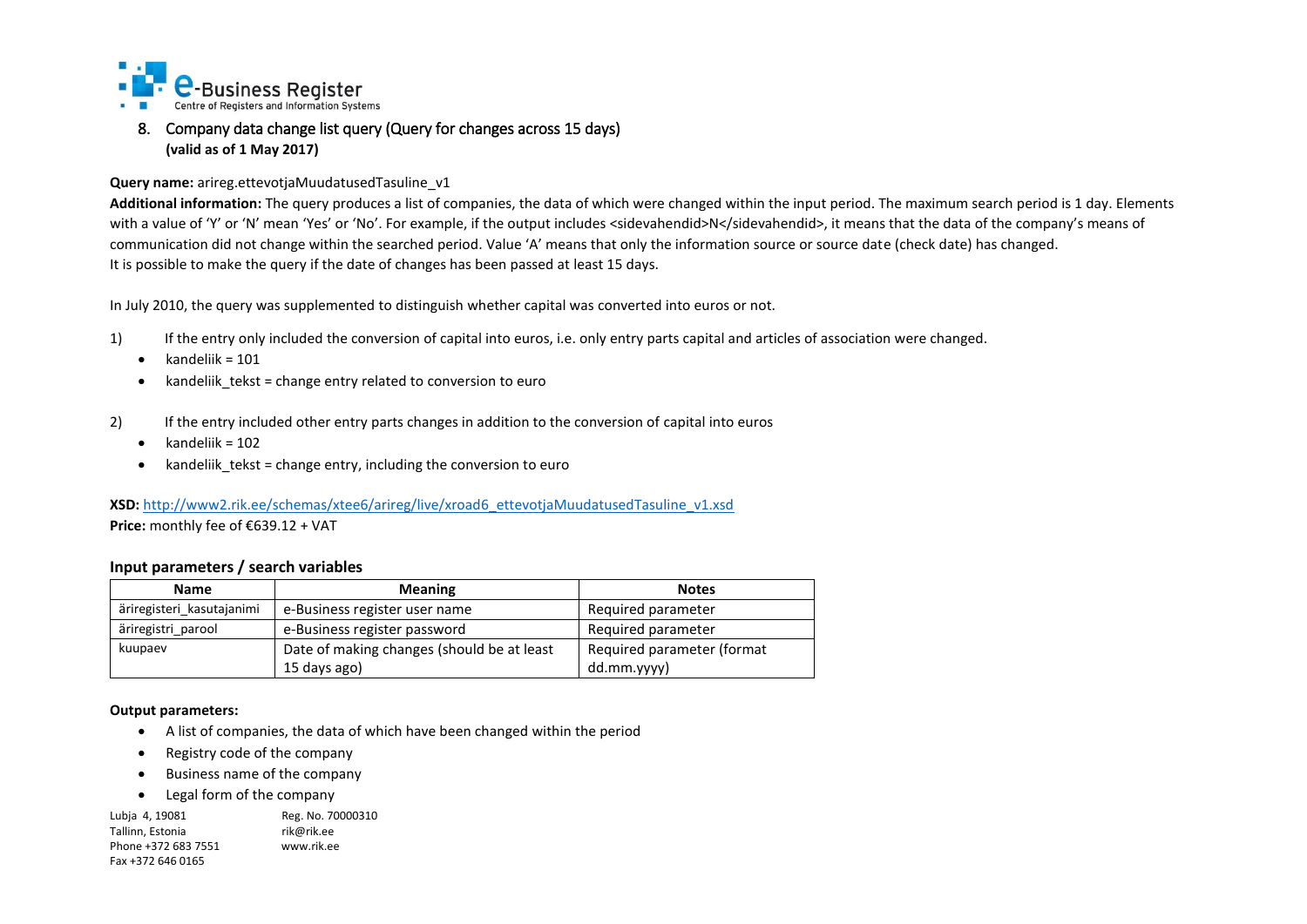

- In which data group did the change occur:
	- o Persons outside the entry
	- o Means of communication
	- o Fields of activity
- Entries made within the period
	- o Registry card area on which the change was made
	- o Change on which card (A, B, MTÜ, SA or commercial pledge card)
	- o Number of the registry card on which the change was made
	- o Entry number on the registry card
	- o Entry type as classificator
	- o Entry type in words
	- o Which data on the card were changed (either personnel or general data)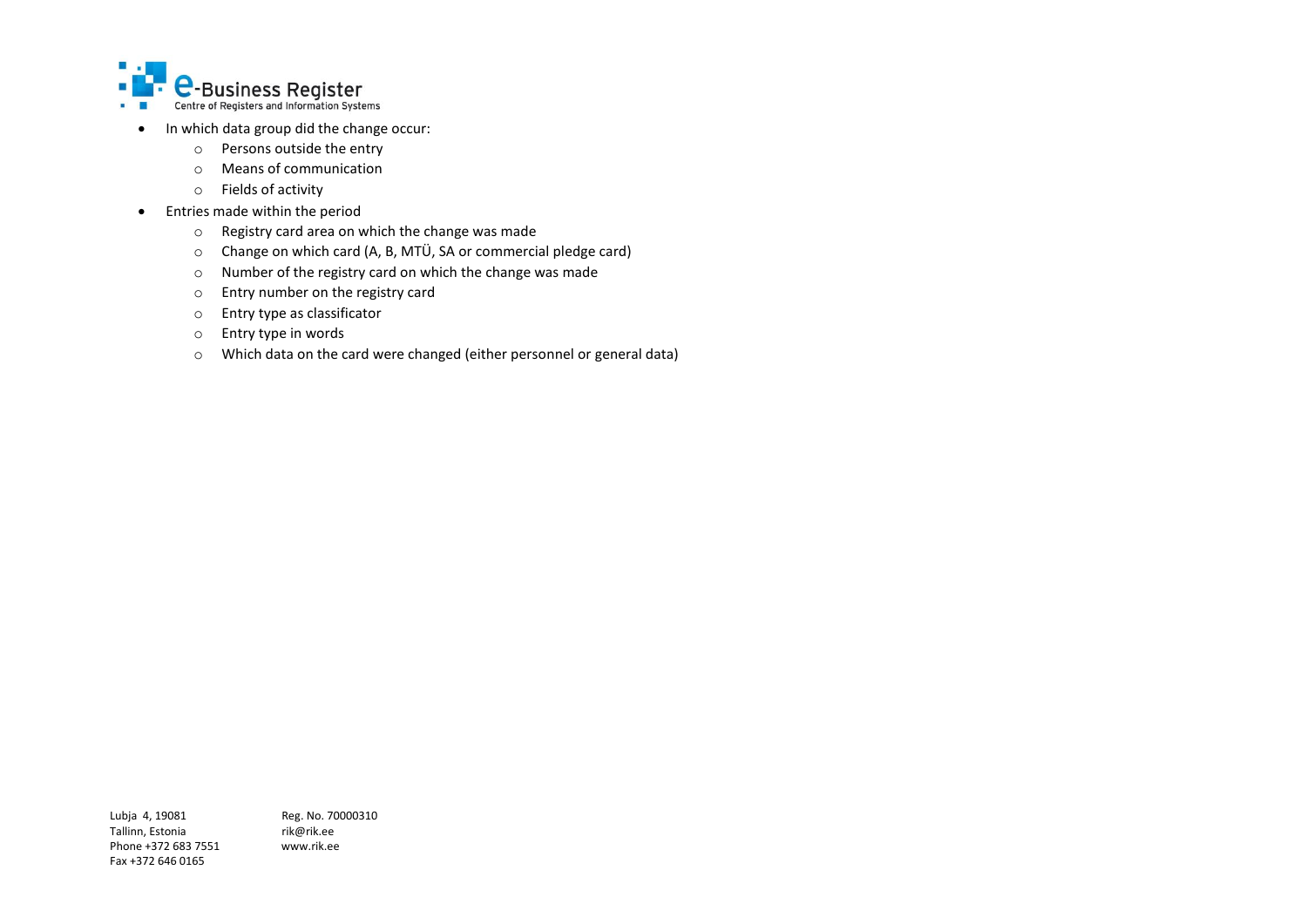

## <span id="page-16-0"></span>9. Company requisite information service **(valid as of 1 May 2017)**

**Query name:** arireg.ettevotjaRekvisiidid\_v1

**Additional information:** The query provides the business name, registry code, address and VAT number for paying invoices to the company.

XSD: [http://www2.rik.ee/schemas/xtee6/arireg/live/xroad6\\_ettevotjaRekvisiidid\\_v1.xsd](http://www2.rik.ee/schemas/xtee6/arireg/live/xroad6_ettevotjaRekvisiidid_v1.xsd)

**Price:** Free of charge

#### **Input parameters / search variables**

| <b>Name</b>                  | <b>Meaning</b>                                                    | <b>Notes</b>                  |
|------------------------------|-------------------------------------------------------------------|-------------------------------|
| äriregisteri kasutajanimi    | e-Business register user name                                     | Required parameter            |
| äriregistri parool           | e-Business register password                                      | Required parameter            |
| ariregister_valjundi_formaat | "json" or "xml". Default: xml.<br>Business register output format |                               |
| nimi                         | <b>Business name</b>                                              |                               |
| ariregistri kood             | Registry code of the company                                      |                               |
| ettevotjate_arv_valjundis    | Maximum number of results                                         |                               |
| otsida kehtetud nimed        | Search from former business                                       |                               |
|                              | names?                                                            |                               |
| keel                         | Language                                                          | Value est or eng              |
| naidata aruandeid            | Information about annual reports                                  | Value 1 or 0, i.e. yes or no. |
|                              | submitted                                                         | Default: $0 = no$ .           |
| naidata kustutatuid          | Show information about deleted                                    | Value 1 or 0, i.e. yes or no. |
|                              | companies                                                         | Default: $0 = no$ .           |

#### **Output parameters:**

- Business name of the company
- Registry code of the company
- VAT number
- Company status
- Company address
	- o Address
	- o Estonian administrative division and settlement code (EHAK)
	- o EHAK in text form

Lubja 4, 19081 Reg. No. 70000310<br>Tallinn, Estonia rik@rik.ee Tallinn, Estonia<br>Phone +372 683 7551 www.rik.ee Phone +372 683 7551 Fax +372 646 0165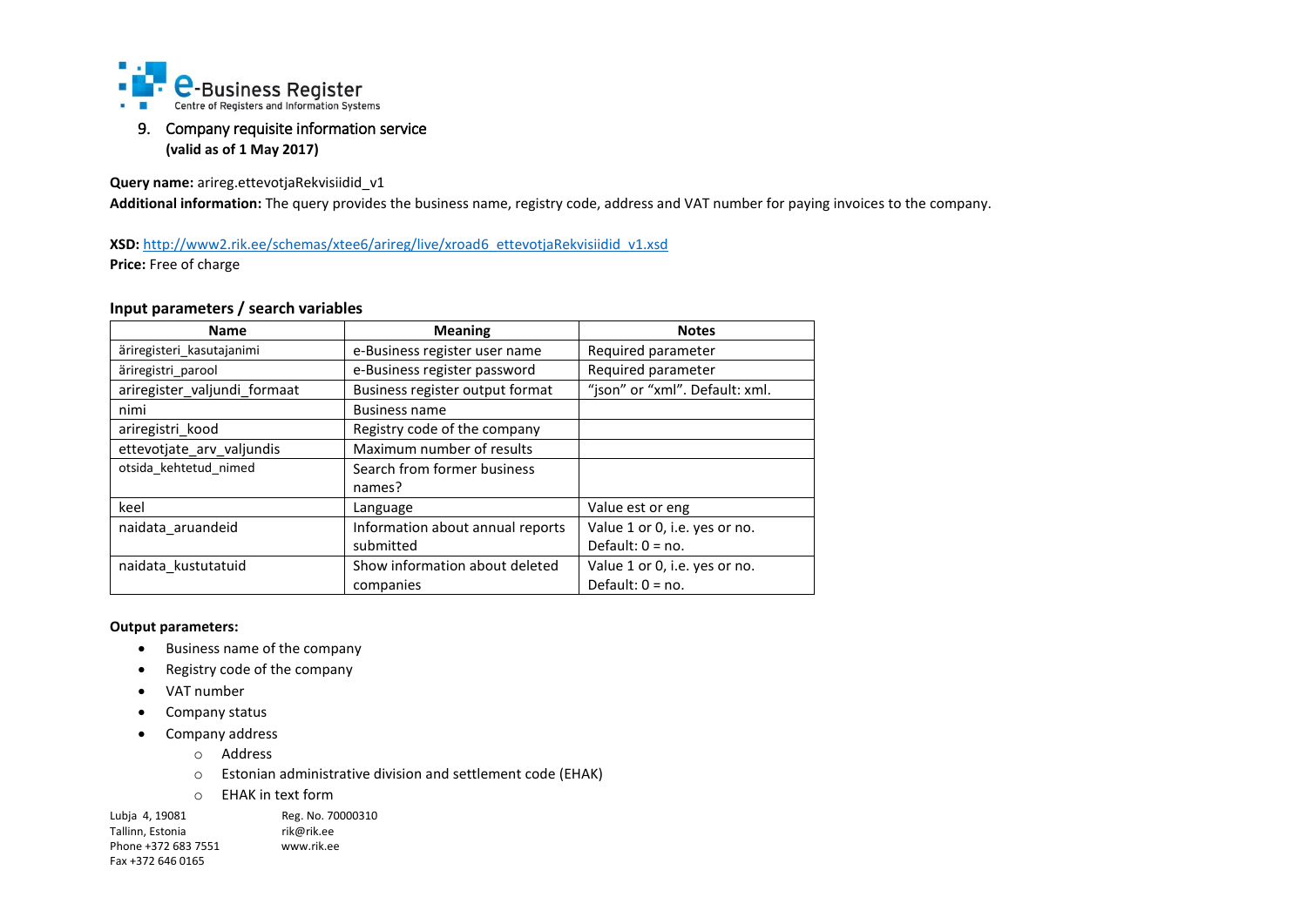

- o Address postal code
- Information on performance of duties (whether any annual reports about the last 3 years have not been submitted) (yes/no/no information)
- Business register information system link for the company

Tallinn, Estonia<br>Phone +372 683 7551 www.rik.ee Phone +372 683 7551 Fax +372 646 0165

Lubja 4, 19081 Reg. No. 70000310<br>Tallinn, Estonia *rik@rik.ee*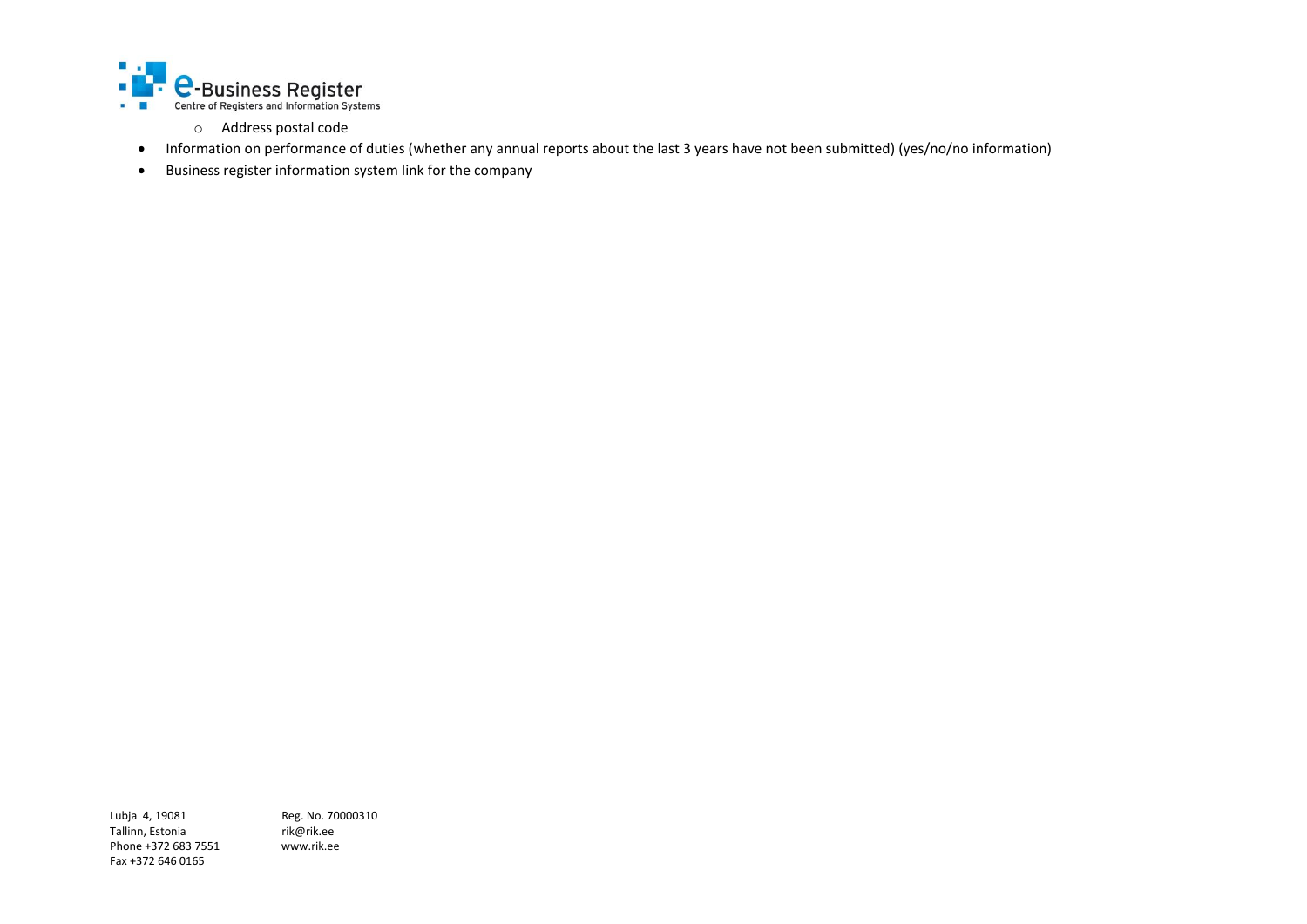

## <span id="page-18-0"></span>10. Company's requisite information file service **(valid as of 1 May 2017)**

**Query name:** arireg.ettevotjaRekvisiididFail\_v1

**Additional information:** The query produces the business name, registry code, address and VAT number for paying an invoice to a company. File is updated once a day.

XSD: [http://www2.rik.ee/schemas/xtee6/arireg/live/xroad6\\_ettevotjaRekvisiididFail\\_v1.xsd](http://www2.rik.ee/schemas/xtee6/arireg/live/xroad6_ettevotjaRekvisiididFail_v1.xsd) **Price:** Free of charge

## **Input parameters / search variables:**

| <b>Name</b>               | <b>Meaning</b>                | <b>Notes</b>                     |
|---------------------------|-------------------------------|----------------------------------|
| äriregisteri kasutajanimi | e-Business register user name | Required parameter               |
| äriregistri parool        | e-Business register password  | Required parameter               |
| faili formaat             | Output file format            | "csv", "json" or "xml". Default: |
|                           |                               | xml.                             |

#### **Output parameters:**

The file name contains the creation date of the file in the format "ettevotja\_rekvisiidid\_2014-10-08"

- Business name of the company
- Registry code of the company
- VAT number
- Company status
- Company status in text form
- Company address
	- o Address
	- o EHAK code
	- o EHAK in text form
	- o Address postal code
- Business register information system link for the company

| Lubja 4, 19081      | Reg. No. 70000310 |
|---------------------|-------------------|
| Tallinn. Estonia    | rik@rik.ee        |
| Phone +372 683 7551 | www.rik.ee        |
| Fax +372 646 0165   |                   |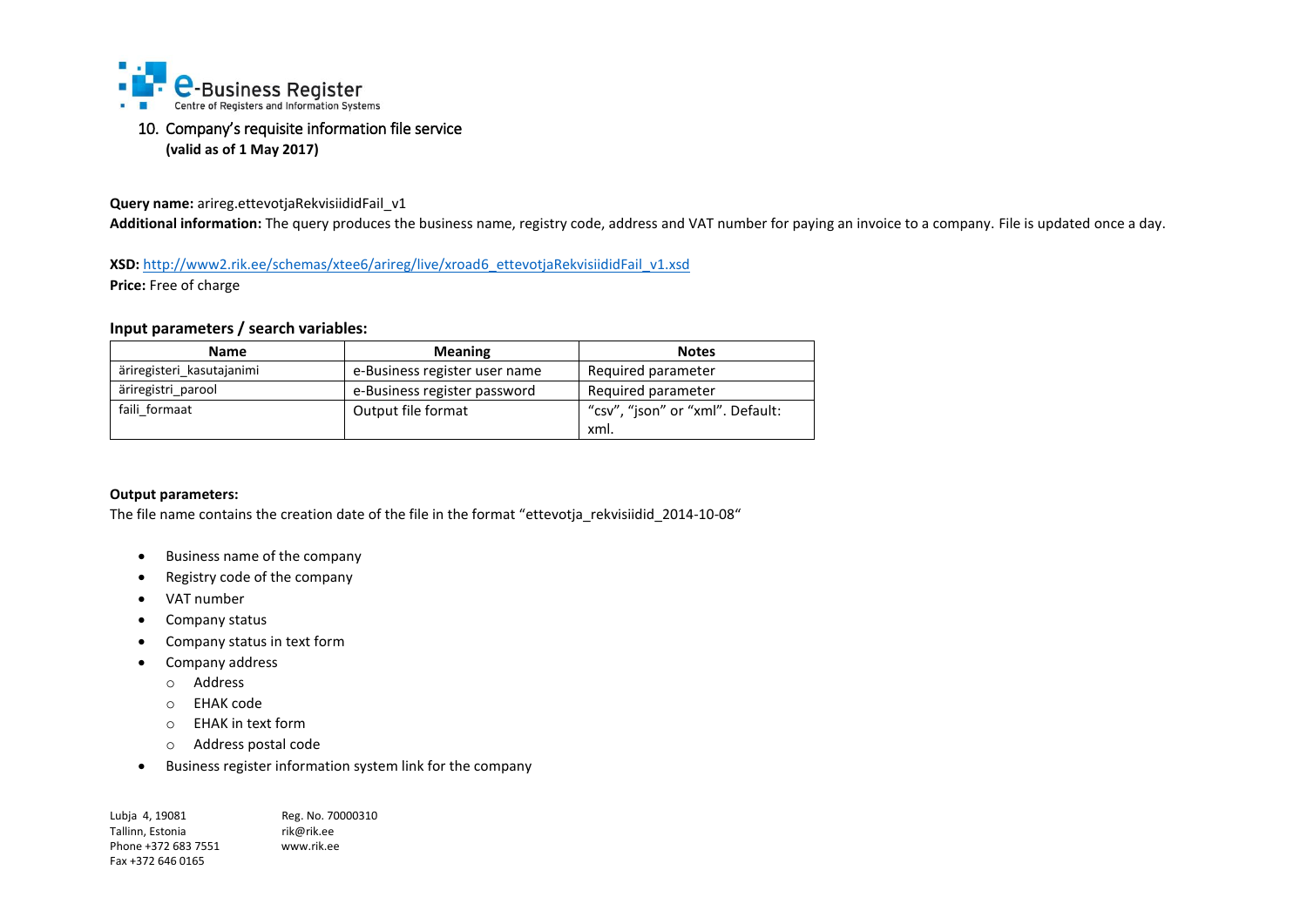

## <span id="page-19-0"></span>11. Service of issuing the data of auditor's reports related to annual reports **(valid as of May 2017)**

**Query name:** arireg.aruandeAuditeerimiseAndmed\_v1 **Explanation:** the data of auditor's reports on annual reports of businesses **Additional information:** in use since May 2017. Issues data onwards from the financial year of 2015.

**XSD:** [http://www2.rik.ee/schemas/xtee6/arireg/live/xroad6\\_aruandeAuditeerimiseAndmed\\_v1.xsd](http://www2.rik.ee/schemas/xtee6/arireg/live/xroad6_aruandeAuditeerimiseAndmed_v1.xsd) **Price:** €0.31/per company + VAT

#### **Input parameters / search variables:**

| <b>Name</b>                     | <b>Meaning</b>                                                         | <b>Notes</b>                                                                      |
|---------------------------------|------------------------------------------------------------------------|-----------------------------------------------------------------------------------|
| äriregisteri kasutajanimi       | e-Business register user name                                          | Required parameter                                                                |
| äriregistri parool              | e-Business register password                                           | Required parameter                                                                |
| esitatud algus<br>esitatud lõpp | Interval of submitted reports with the<br>precision of the time of day | (required) The maximum interval<br>permitted to be used as an<br>interval: 1 week |
| ariregistri kood                | Full registry code of the company                                      |                                                                                   |
| aruande_aasta                   | Year of annual report                                                  |                                                                                   |
| aev ariregistri kood            | Full registry code of the auditing company                             |                                                                                   |
| lehekylg                        | Query response page, 1 by default                                      | (1,000 report entries per page)                                                   |
| keel                            | Language                                                               | Value est or eng                                                                  |

#### **Output parameters:**

- Registry code
	- o Time of report submission (with the precision of the time of day)
	- o Year of annual report
	- o Start date of report
	- o End date of report
	- o Auditing identification: Compulsory/Voluntary NB! Shows as compulsory if at least an inspection is identified.
	- o Block for data of company of auditors (business name, registry code, activity licence number) and block for data of sworn auditor (name, personal identification code, professional certificate number, date of signature)
- Number of pages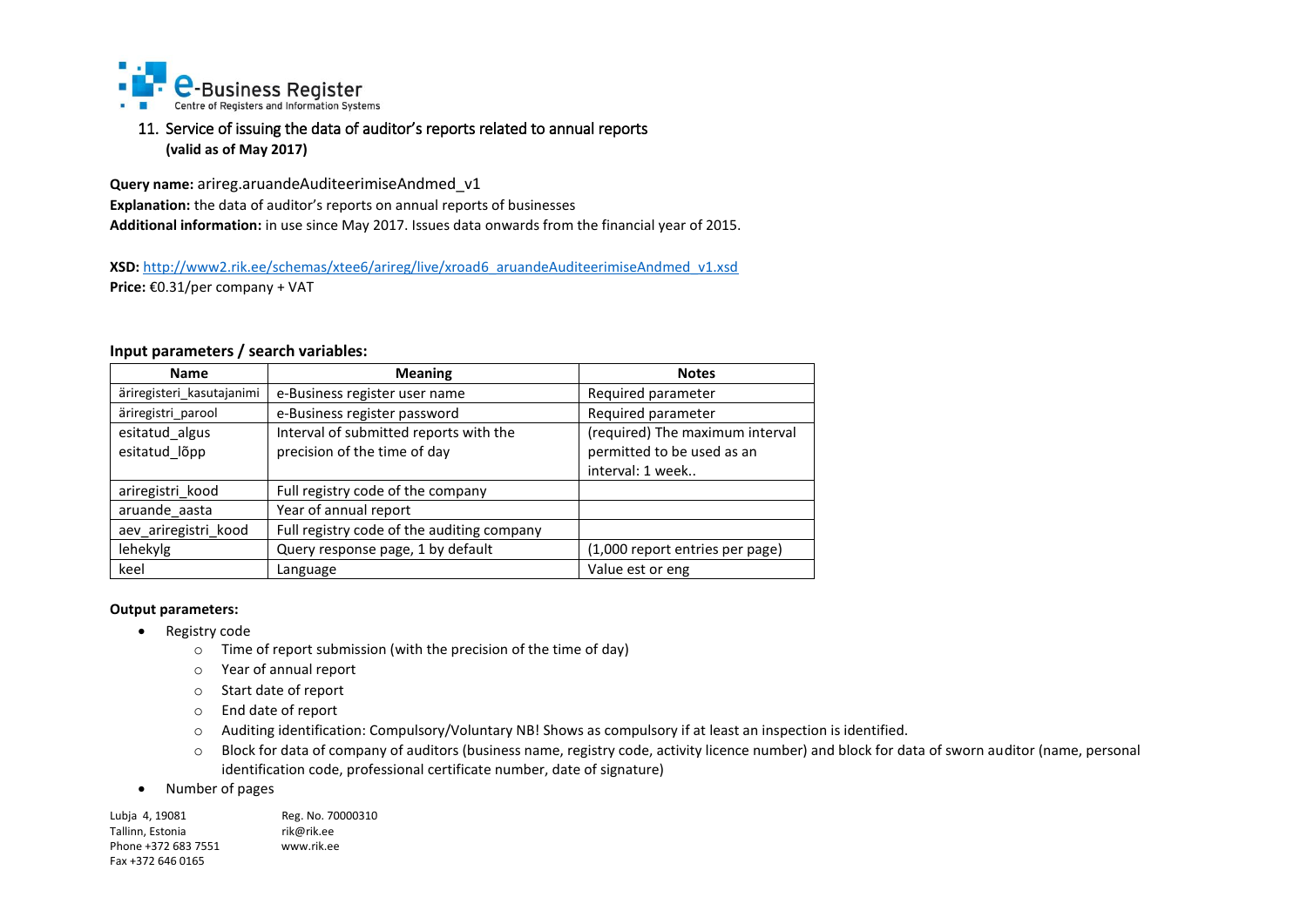

<span id="page-20-0"></span>12. Service of issuing the breakdown of revenue pursuant to the Classification of Economic Activities related to the annual report **(valid as of May 2017)**

**Query name:** arireg.aruandeMyygituluEMTAKjargi\_v1

**Explanation:** data of the breakdown of revenue pursuant to the Classification of Economic Activities related to the annual report of businesses **Additional information:** in use since May 2017. Issues data onwards from the financial year of 2015.

**XSD:** http://www2.rik.ee/schemas/xtee6/arireg/live/xroad6\_aruandeMyygituluEMTAKjargi\_v1.xsd **Price:** 0,25€/per company + VAT

#### **Input parameters / search variables:**

| <b>Name</b>                                                                                                | <b>Meaning</b>                                   | <b>Notes</b>                                                                     |
|------------------------------------------------------------------------------------------------------------|--------------------------------------------------|----------------------------------------------------------------------------------|
| ariregister_kasutajanimi                                                                                   | e-Business register user name                    | (required parameter)                                                             |
| ariregister_parool                                                                                         | e-Business register password                     | (required parameter)                                                             |
| esitatud_algus                                                                                             | Interval of submitted reports with the precision | (required parameter) The maximum interval permitted to be used as an interval: 1 |
| esitatud_lõpp                                                                                              | of the time of day                               | week.                                                                            |
| ariregistri_kood                                                                                           | Full registry code of the company                |                                                                                  |
| aruande_aasta                                                                                              | Year of annual report                            |                                                                                  |
| aruande_aasta_algus                                                                                        | Beginning date of the annual year                |                                                                                  |
| aruande_aasta_lopp                                                                                         | Ending date of the annual year                   |                                                                                  |
| oiguslik_vorm                                                                                              | Legal form                                       |                                                                                  |
| lehekylg                                                                                                   | Query response page, 1 by default                | (1,000 report entries per page)                                                  |
| Lubja 4, 19081<br>Tallinn, Estonia<br>rik@rik.ee<br>Phone +372 683 7551<br>www.rik.ee<br>Fax +372 646 0165 | Reg. No. 70000310                                |                                                                                  |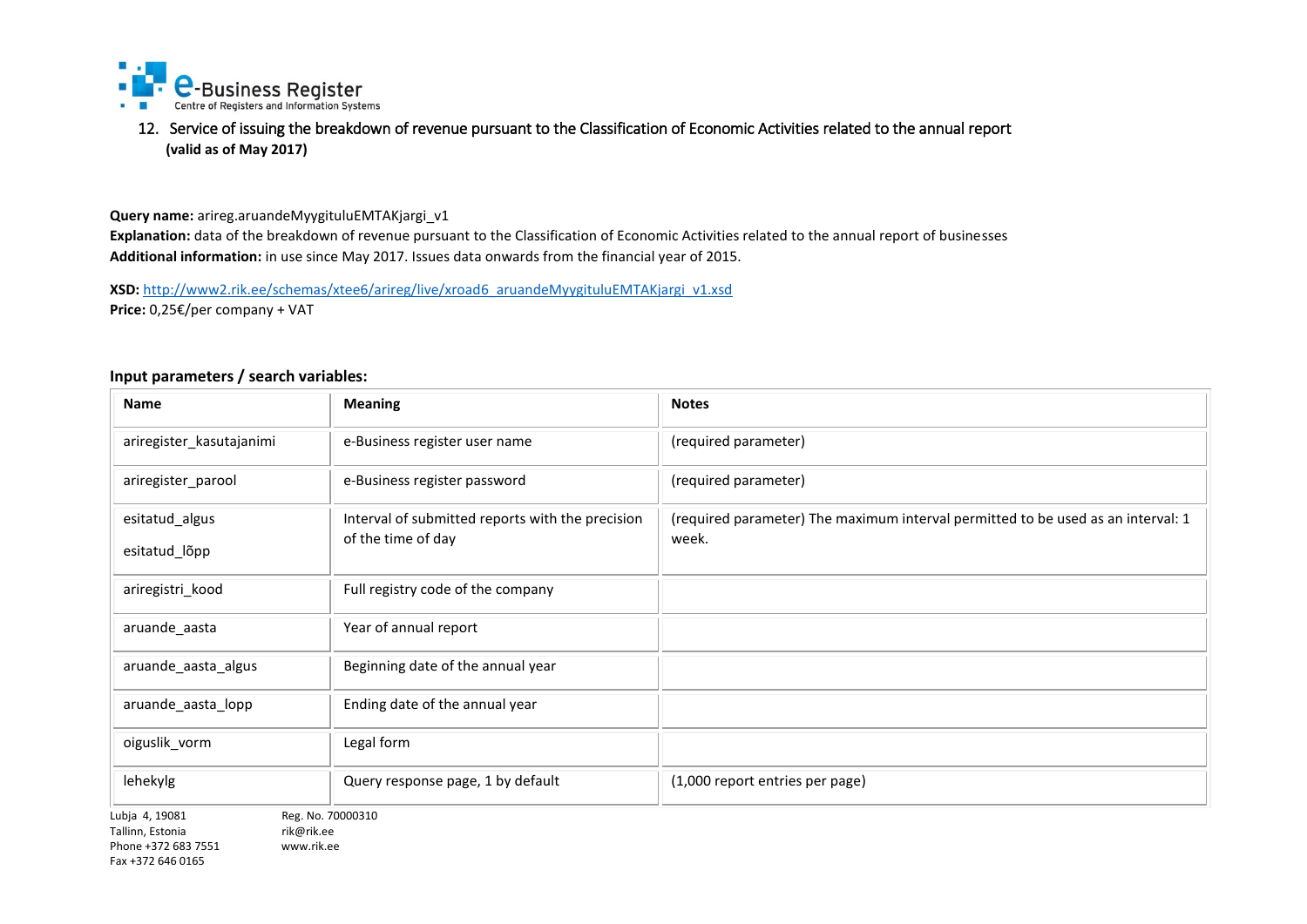

| keel<br>Language<br>eng -<br>Value<br>est or ؛<br>ັ<br>. |  |  |  |
|----------------------------------------------------------|--|--|--|
|----------------------------------------------------------|--|--|--|

## **Output data:**

- Registry code
	- o Legal form
	- o Time of report submission (with the precision of the time of day)
	- o Year of annual report
	- o Code according to the Classification of Economic Activities (EMTAK)
	- o Main activity True/False
	- o Sum
	- o Sum %
	- o Sum coefficient
	- $\circ$  , The business is operating but has not gained revenue" (True/False)
- Number of pages

Lubja 4, 19081 Reg. No. 70000310<br>Tallinn, Estonia rik@rik.ee Tallinn, Estonia rik@rik.ee<br>Phone +372 683 7551 www.rik.ee Phone +372 683 7551 Fax +372 646 0165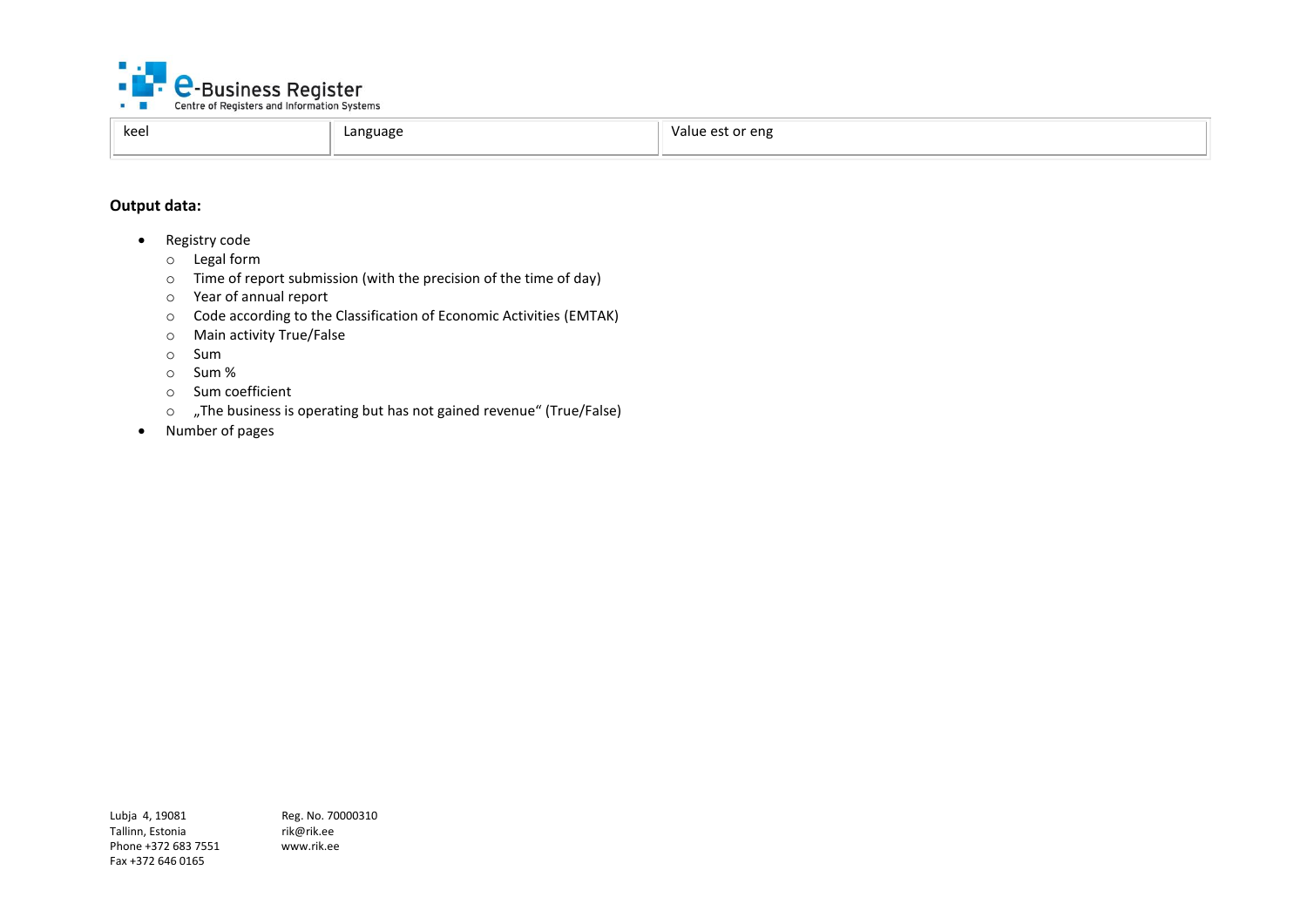

## <span id="page-22-0"></span>13. Query for e-invoice recipients **(valid as of 1 May 2017)**

**Query name:** arireg.earveRegistriParing\_v1 **Explanation:** information about e-invoice recipients

**Additional information:** in use since 01.05.2017.

**XSD:** [http://www2.rik.ee/schemas/xtee6/arireg/live/xroad6\\_earve.xsd](http://www2.rik.ee/schemas/xtee6/arireg/live/xroad6_earve.xsd) **Price:** free of charge

#### **Input parameters / search variables:**

| <b>Name</b>    | <b>Meaning</b>                                        | <b>Notes</b>                                                                              |
|----------------|-------------------------------------------------------|-------------------------------------------------------------------------------------------|
| tagasta_nimed  | Return business names in reply<br>(TRUE/FALSE)        | Default "FALSE".                                                                          |
| tulemuste lk   | List page number, 1 by default                        |                                                                                           |
| registrikoodid | List of registry codes for which the<br>query is made | (required parameter) The maximum interval permitted to be used as an interval: 1<br>week. |

#### **Output data:**

- Pages the number of pages of the whole list of the response
- Customers a list of customers found
- Customer one customer row
- Registry code registry code of customer
- name name of customer. Returned, if the query had a value for return\_names. Missing, if query input consists of registry codes and the relevant registry code does not have an active relationship/the registry code is faulty.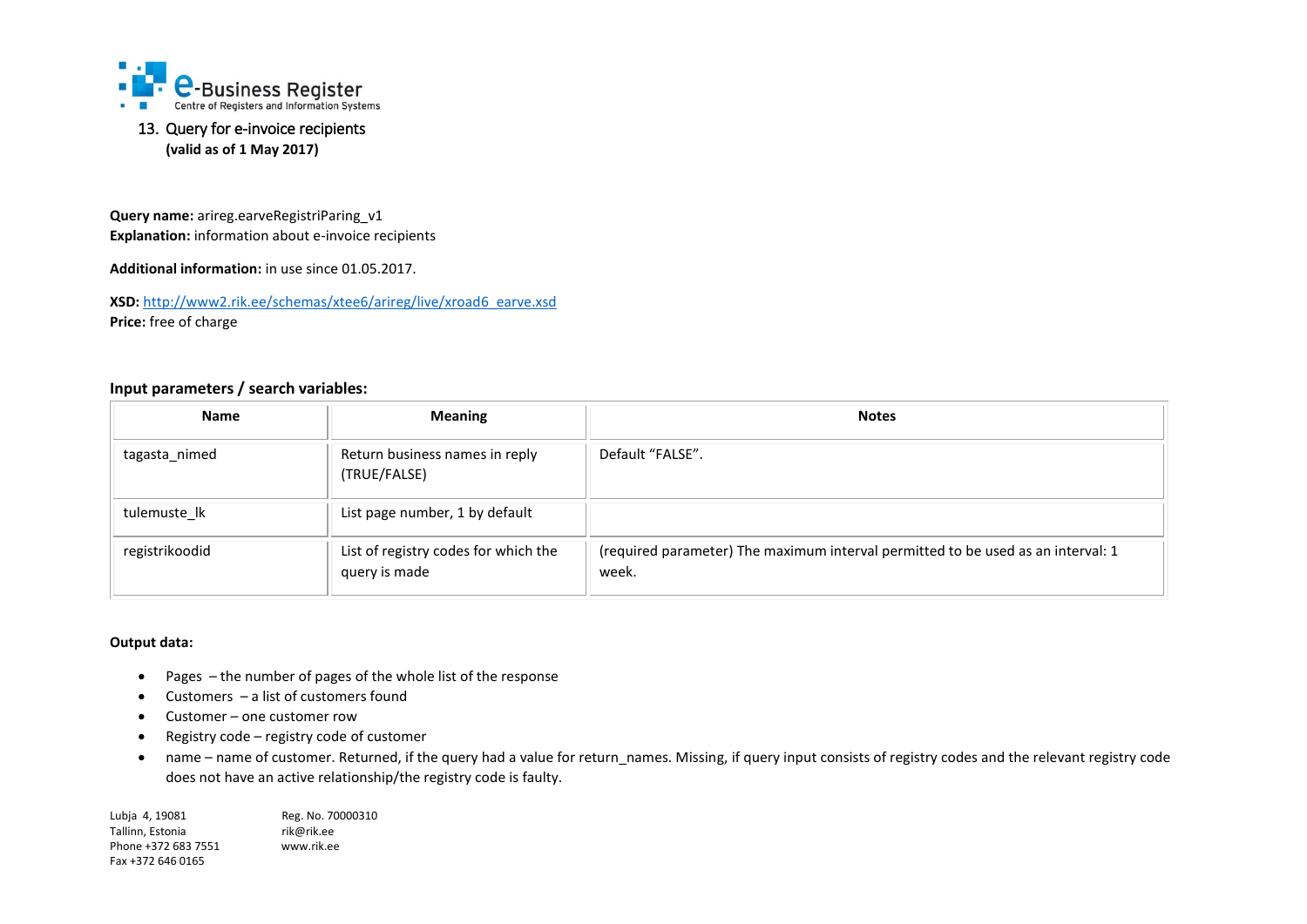

- Service provider – identification of the service provider. Not mandatory. Missing, if query input consists of registry codes and the relevant registry code does not have an active relationship/the registry code is faulty.
- status result of processing. Possible values: OK the customer has a valid relationship, MR registry code was not found, registry code is faulty, the queried registry code does not have an active relationship.

Tallinn, Estonia<br>Phone +372 683 7551 www.rik.ee Phone +372 683 7551 Fax +372 646 0165

Lubja 4, 19081 Reg. No. 70000310<br>Tallinn, Estonia rik@rik.ee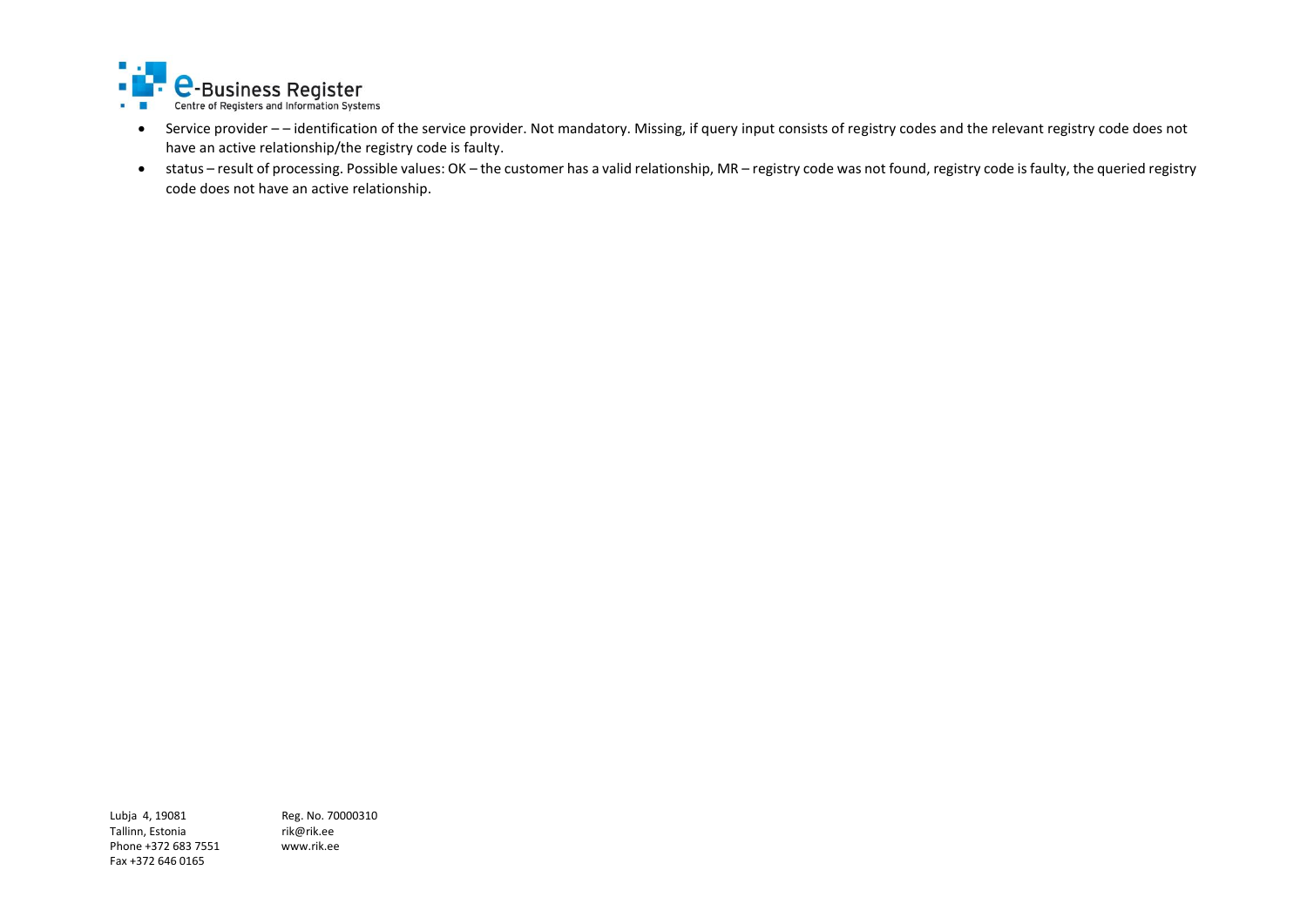

## <span id="page-24-0"></span>14. Service of data on beneficial owners **(valid as of 01 September 2018)**

**Query name:** arireg. tegelikudKasusaajad\_v1

**Price:** 1€/company

**XSD[: http://www2.rik.ee/schemas/xtee6/arireg/live/xroad6\\_tegelikudKasusaajad\\_v1.xsd](http://www2.rik.ee/schemas/xtee6/arireg/live/xroad6_tegelikudKasusaajad_v1.xsd) Explanation:** The service issues the data of beneficial owners submitted by an association

#### **Input parameters / search variables:**

| <b>Name</b>              | <b>Meaning</b>                | <b>Notes</b>                                      |
|--------------------------|-------------------------------|---------------------------------------------------|
| ariregister_kasutajanimi | e-Business register user name | (Required parameter)                              |
| ariregister_parool       | e-Business register password  | (Required parameter)                              |
| ariregistri_kood         | Registry code of the company  |                                                   |
| ainult kehtivad          | Search only active            | Value 1 or 0, i.e. yes or no. Default: $0 = no$ . |

#### **Output data:**

- Is the business required to submit beneficial owners?
- Given name of beneficial owner
- Surname of beneficial owner
- Personal identification code of beneficial owner
- Foreign ID code of beneficial owner
- Country of the foreign ID code or birth state of beneficial owner
- Country of the foreign ID code or birth state of beneficial owner as text